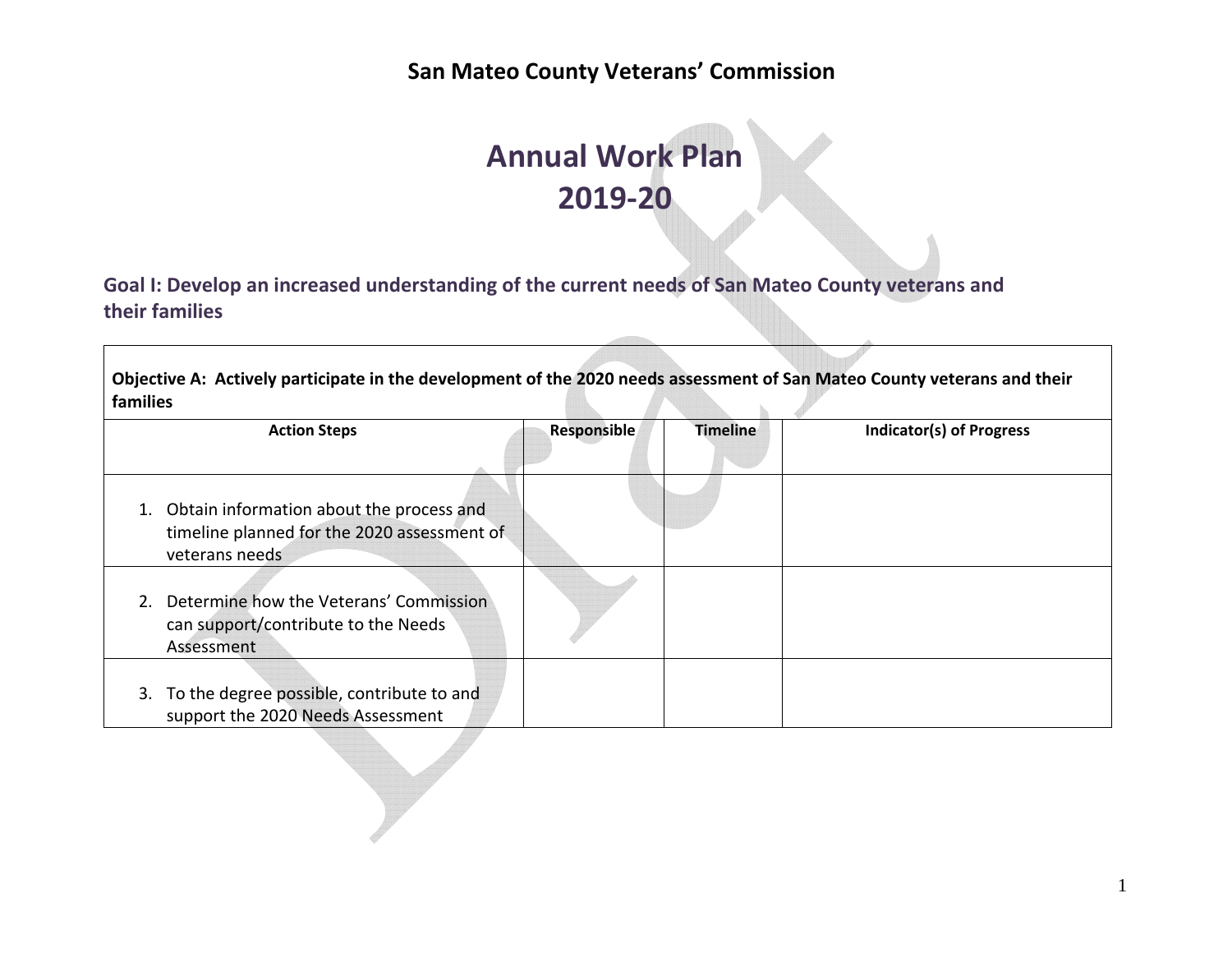| Objective B: Schedule regular reports to the Commission from key veterans services providers describing what services are<br>well-utilized or under-utilized by veterans and their families |                         |                 |                               |  |  |  |
|---------------------------------------------------------------------------------------------------------------------------------------------------------------------------------------------|-------------------------|-----------------|-------------------------------|--|--|--|
| <b>Action Steps</b>                                                                                                                                                                         | <b>Responsibilities</b> | <b>Timeline</b> | <b>Indicators of Progress</b> |  |  |  |
| Obtain from VSMO/HSA a list of veteran=related<br>services/activities provided by San Mateo County                                                                                          |                         |                 |                               |  |  |  |
| Supplement list of County-provided services with<br>information about other service providers serving<br>veterans and their families in San Mateo County                                    |                         |                 |                               |  |  |  |
| Identify largest/most impactful service providers<br>3.<br>and invite presentations and/or obtain from them<br>information about what they provide and where<br>service gaps may exist      |                         |                 |                               |  |  |  |

**Goal II: Develop and maintain <sup>a</sup> current, comprehensive and accessible online catalog of all relevant services available to San Mateo County veterans and their families**

|       |  | Objective A: Identify existing lists/inventories of services available to veterans and their families at the federal, state and local |  |
|-------|--|---------------------------------------------------------------------------------------------------------------------------------------|--|
| level |  |                                                                                                                                       |  |

| <b>Action Steps</b>                                                                                                                 | Responsible | <b>Timeline</b> | <b>Indicator(s) of Progress</b> |
|-------------------------------------------------------------------------------------------------------------------------------------|-------------|-----------------|---------------------------------|
| 1. Identify existing data base(s) / lists of veteran-<br>related services in San Mateo County                                       |             |                 |                                 |
| 2. Review Commission minutes to ensure that service<br>providers that have made presentations are included<br>in the mapping effort |             |                 |                                 |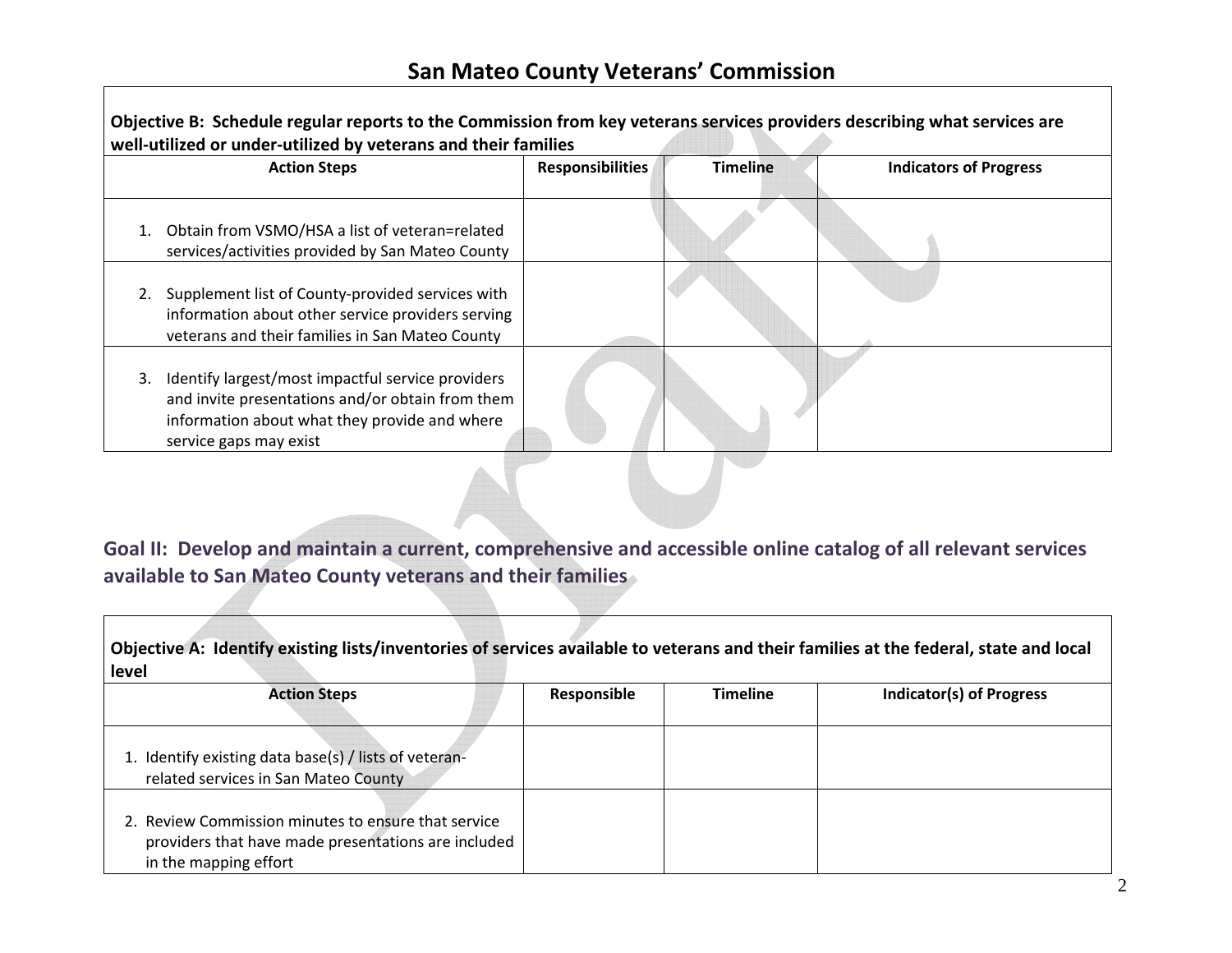| 3. Reach out to neighboring jurisdictions and ask for<br>any service provider information that that would be |  |  |
|--------------------------------------------------------------------------------------------------------------|--|--|
| relevant to San Mateo County                                                                                 |  |  |
|                                                                                                              |  |  |

| <b>Action Steps</b>                                                                                            | Responsible | <b>Timeline</b> | <b>Indicator(s) of Progress</b> |
|----------------------------------------------------------------------------------------------------------------|-------------|-----------------|---------------------------------|
| 1. When actions under Objective A are completed,<br>begin process of compiling the San Mateo County<br>catalog |             |                 |                                 |

| Objective C: Ensure that the catalog of services is maintained and updated annually                                         |             |                 |                                 |  |  |  |
|-----------------------------------------------------------------------------------------------------------------------------|-------------|-----------------|---------------------------------|--|--|--|
| <b>Action Steps</b>                                                                                                         | Responsible | <b>Timeline</b> | <b>Indicator(s) of Progress</b> |  |  |  |
| 1. When Objectives A and B have been accomplished,<br>address the issue of maintaining and updating the<br>compiled catalog |             |                 |                                 |  |  |  |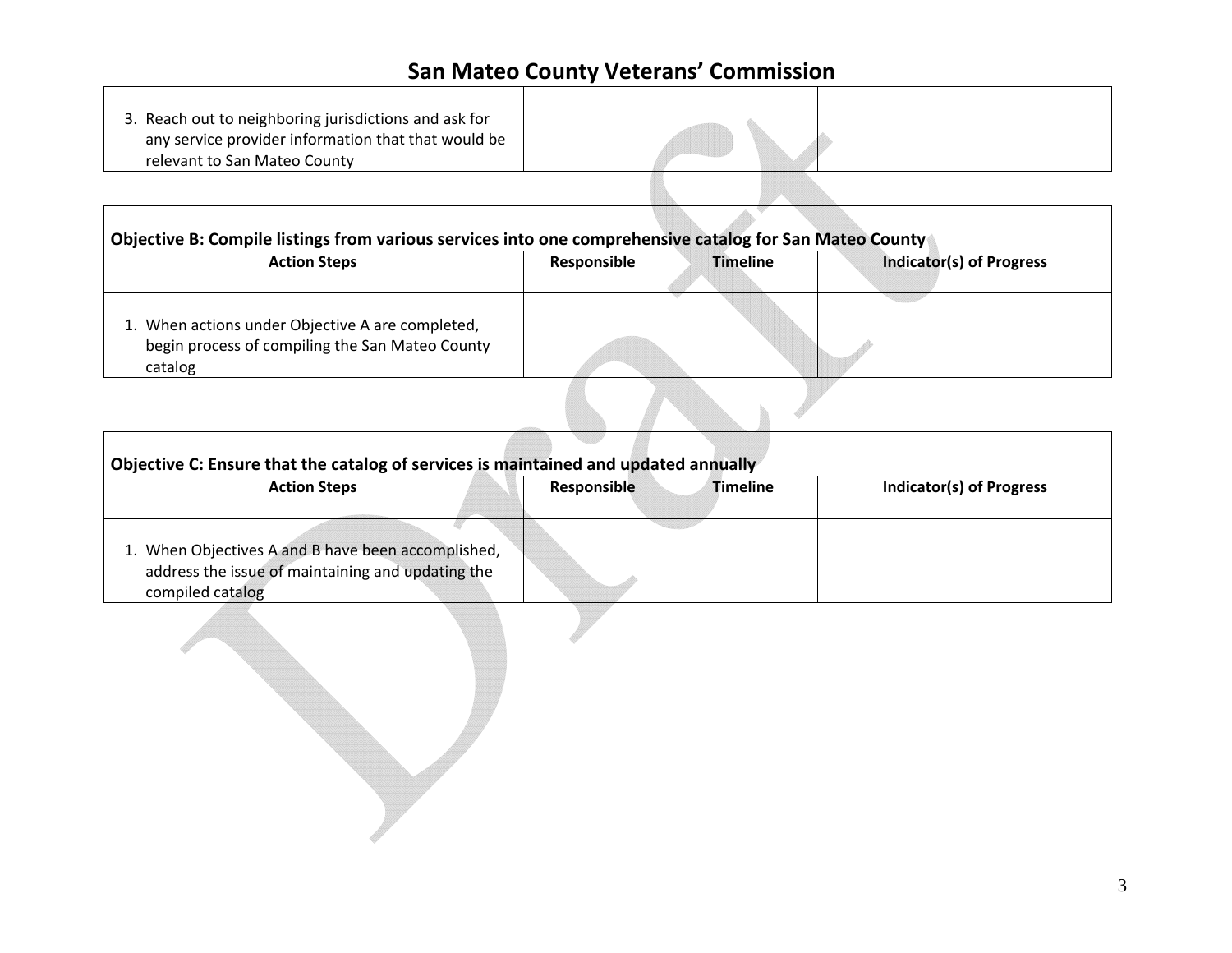Goal III: Ensure that all San Mateo County veterans and their families are aware of the services that are available **to them and understand how they can access those services** 

 $\Gamma$ 

| <b>Action Steps</b>                                                                                               | Responsible | <b>Timeline</b> | <b>Indicator(s) of Progress</b> |
|-------------------------------------------------------------------------------------------------------------------|-------------|-----------------|---------------------------------|
| 1. Use information about the current CVSO outreach<br>activities to establish a baseline for expanding<br>efforts |             |                 |                                 |
| 2. Add to baseline any additional outreach efforts<br>known by Commission members                                 |             |                 |                                 |

| Objective B: Utilize best practices employed by other Commissions/veterans' resources to raise awareness of available services |             |                 |                                 |
|--------------------------------------------------------------------------------------------------------------------------------|-------------|-----------------|---------------------------------|
| <b>Action Steps</b>                                                                                                            | Responsible | <b>Timeline</b> | <b>Indicator(s) of Progress</b> |
|                                                                                                                                |             |                 |                                 |
| 1. Review external scan data to gather information                                                                             |             |                 |                                 |
| about practices used elsewhere                                                                                                 |             |                 |                                 |

| Objective C: In conjunction with the work on the services catalog, consider the development of a San Mateo County Veterans'    |             |                 |                                 |  |  |  |
|--------------------------------------------------------------------------------------------------------------------------------|-------------|-----------------|---------------------------------|--|--|--|
| Resources website to provide easy access for those seeking information about services available to veterans and their families |             |                 |                                 |  |  |  |
| <b>Action Steps</b>                                                                                                            | Responsible | <b>Timeline</b> | <b>Indicator(s) of Progress</b> |  |  |  |
|                                                                                                                                |             |                 |                                 |  |  |  |
|                                                                                                                                |             |                 |                                 |  |  |  |
| 1. Action step(s) to be determined as list of available                                                                        |             |                 |                                 |  |  |  |
| services is being completed                                                                                                    |             |                 |                                 |  |  |  |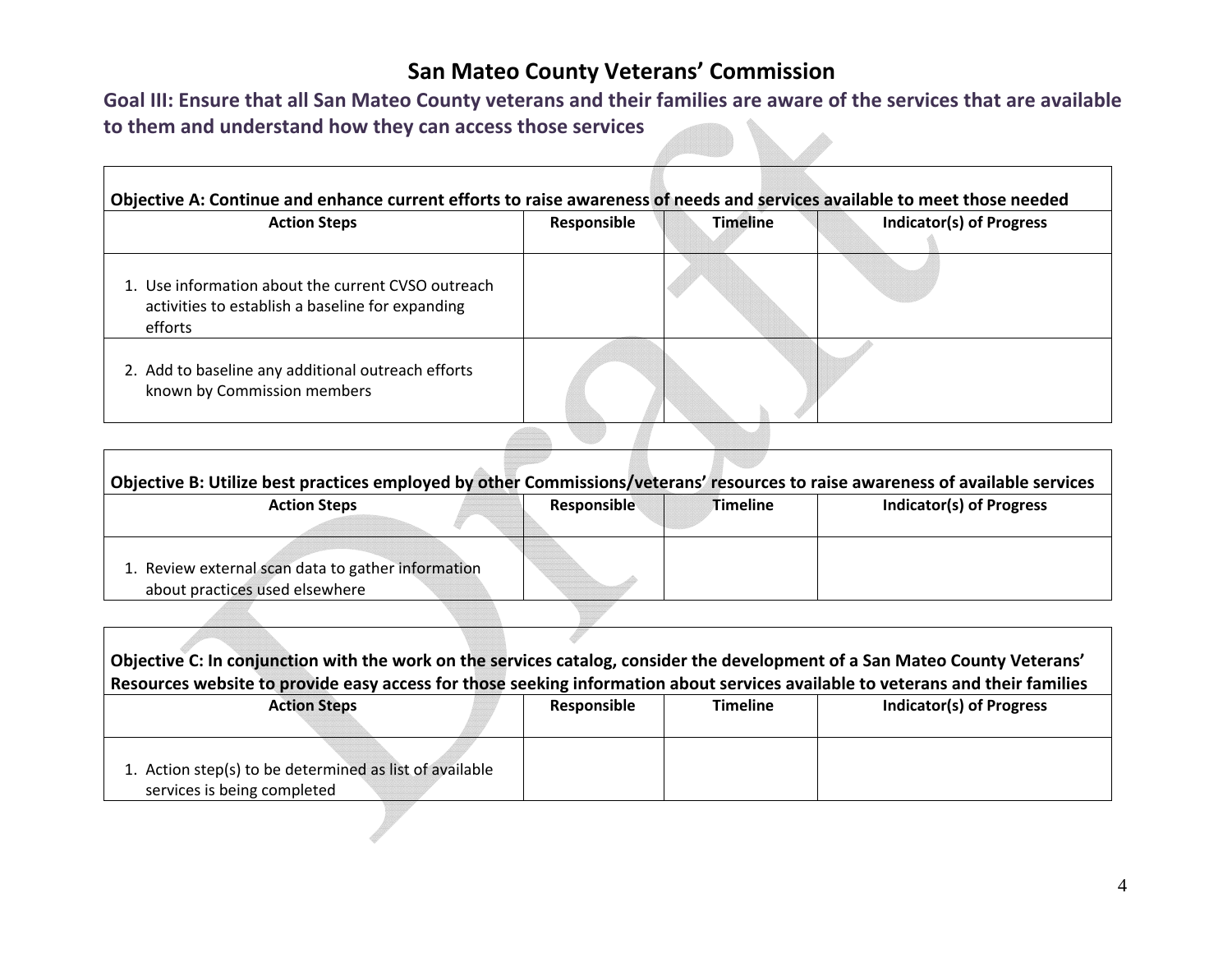Goal IV: Continue to advocate to the Board of Supervisors and other leaders about policies and projects that serve **the needs of veterans and their families**

| Objective A: Identify opportunities for the Commission and/or the Board of Supervisors to advocate on behalf of veterans and<br>their families                                |             |                 |                                 |
|-------------------------------------------------------------------------------------------------------------------------------------------------------------------------------|-------------|-----------------|---------------------------------|
| <b>Action Steps</b>                                                                                                                                                           | Responsible | <b>Timeline</b> | <b>Indicator(s) of Progress</b> |
| 1. Continue to sponsor the Veteran of the Year<br>luncheon and asking the Board of Supervisors to<br>honor organizations and leaders who serve veterans<br>and their families |             |                 |                                 |

| Objective B: Document the Commission's advocacy efforts and their impact on an annual basis                                                                                 |             |          |                          |
|-----------------------------------------------------------------------------------------------------------------------------------------------------------------------------|-------------|----------|--------------------------|
| <b>Action Steps</b>                                                                                                                                                         | Responsible | Timeline | Indicator(s) of Progress |
| 1. Continue to monitor projects and policies that<br>impact veterans and their families and<br>endorse/support policies that are veteran-friendly                           |             |          |                          |
| 2. Work with SMC legislative liaison (Connie Driscol-<br>Juarez) to develop a framework for tracking policy<br>initiatives that might impact veterans and their<br>families |             |          |                          |
| 3. Review progress on annual work plan prior to<br>developing the Commission's Annual Report to the<br>Board of Supervisors and report on advocacy efforts                  |             |          |                          |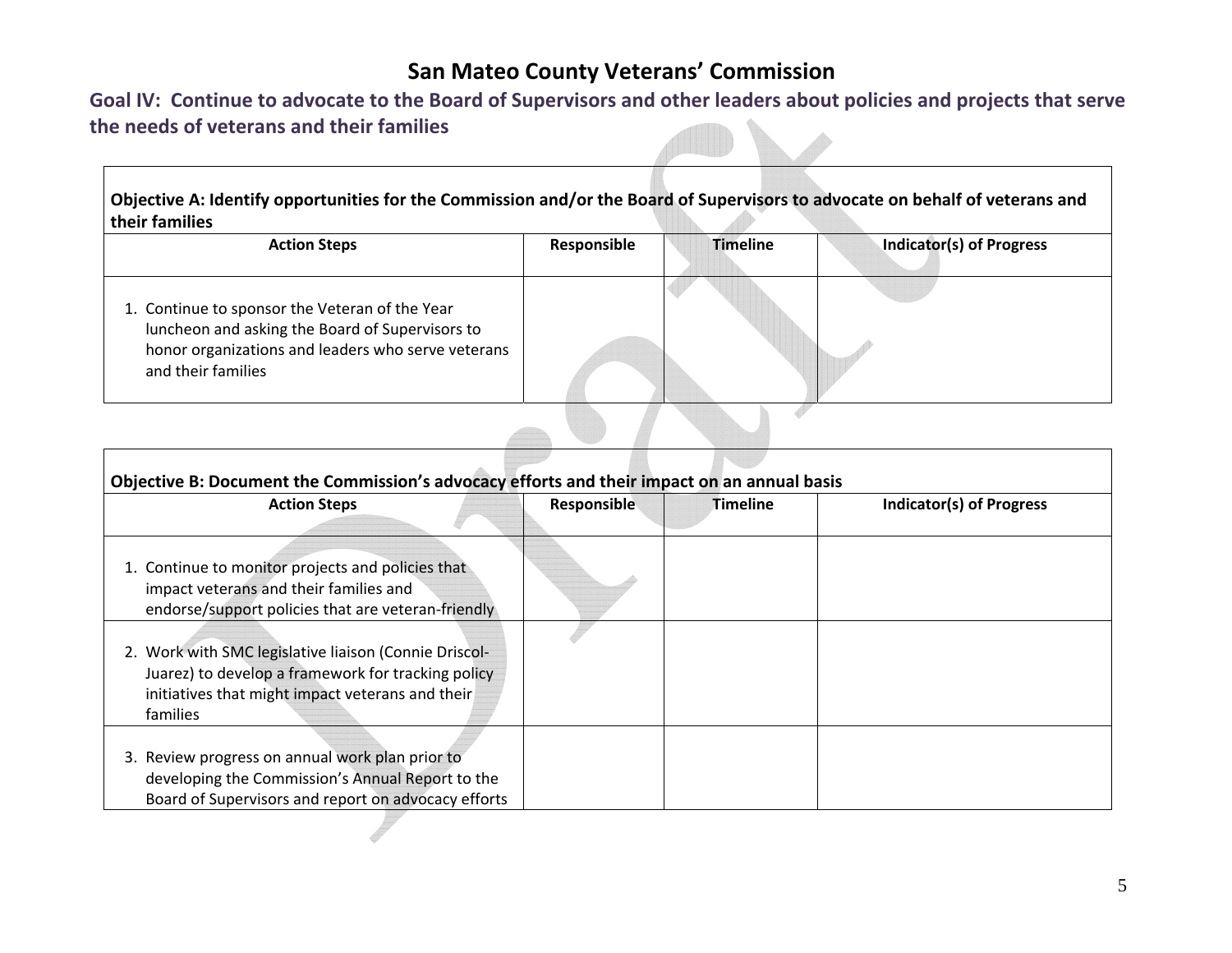# **STRATEGIC PLAN FY 2019‐2022**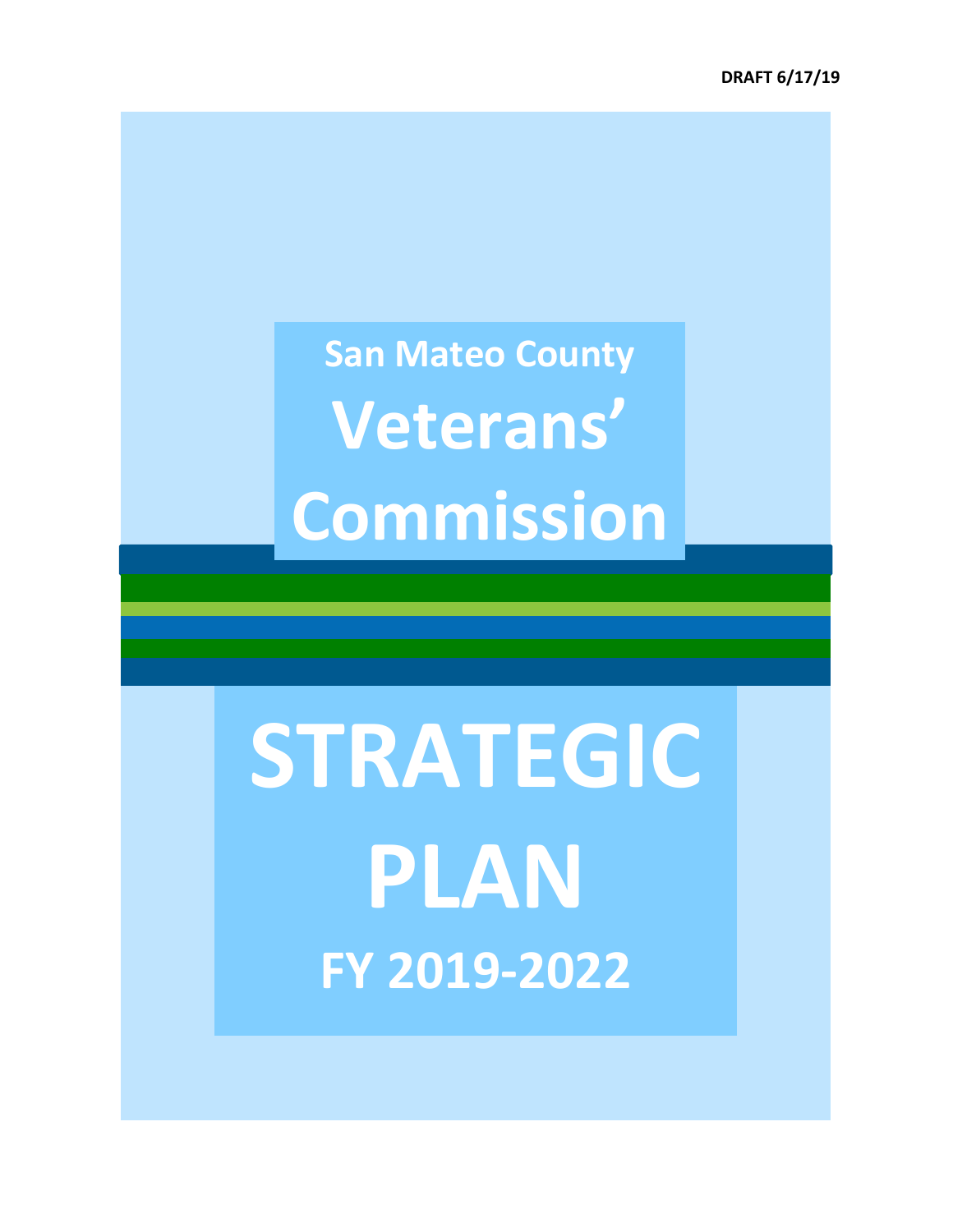# **San Mateo County Veterans' Commission Strategic Plan FY 2019‐2022**

## **Table of Contents**

- 1. Commission Membership as of February 2019
- 2. Introduction/Background information
- 3. The Commission's planning process
- 4. Aligning the Vision with the County's Strategic Direction
- 5. Strategic Approach ‐ Meeting the Challenge
- 6. The Commission's Effort to Support San Mateo County Vision 2025
- 7. The Commission's Values
- 8. Mission, Goals & Objectives
- 9. Glossary of Terms

#### **Attachments**

- A. Environmental Scan (Summary of Internal and External sources)
- B. Workplan for 2019‐20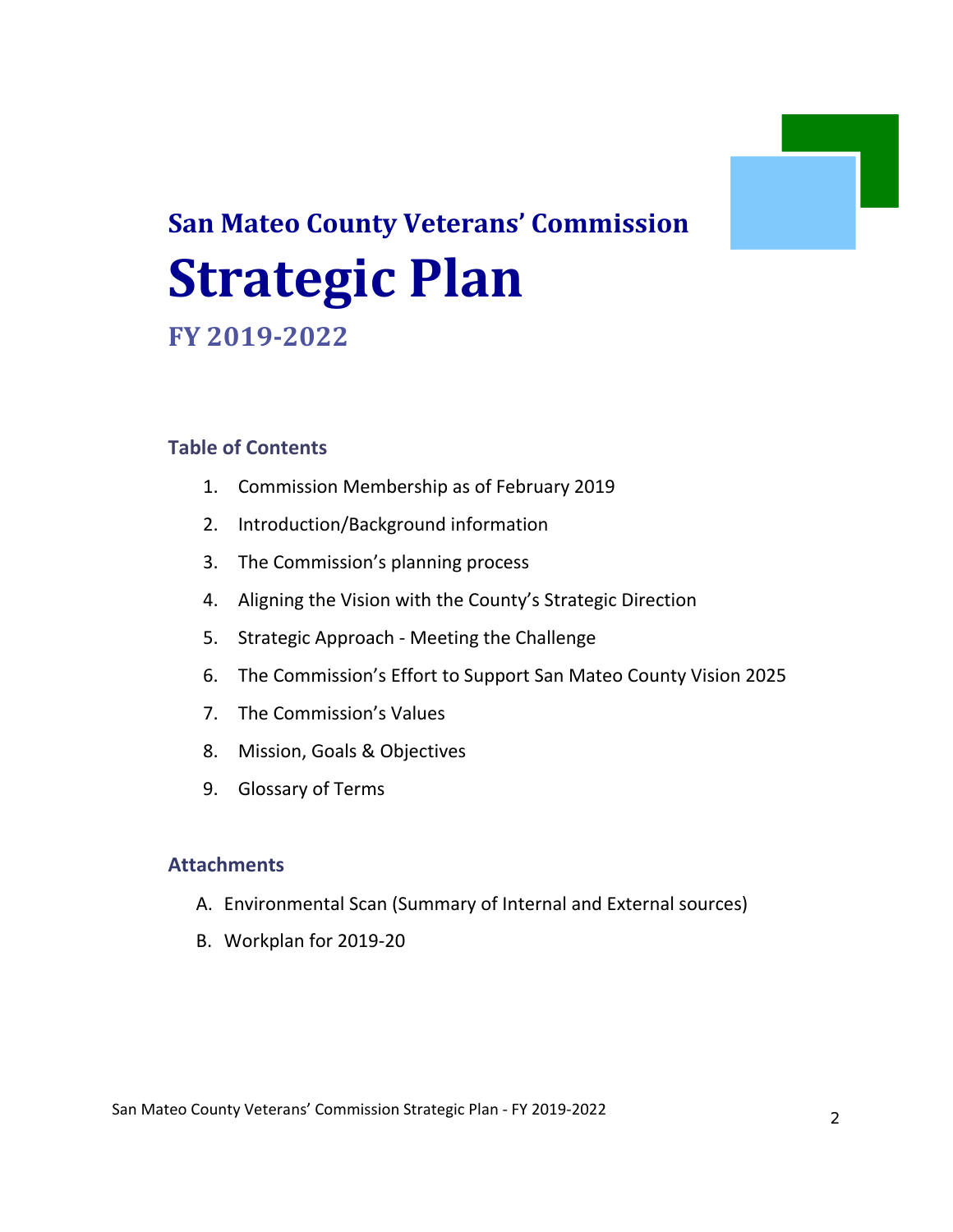*Membership as of February 2019*

**Hank Scherf ‐ Chair**

**Kai Martin – Vice Chair**

**Alfred Banfield**

**Brandon Jones**

**Frank Oliva**

**Fred Baer**

**Jacob Pletcher**

**Ron Dickson**

**Mark Leach**

**George Smith**

**Ben Renda**

**Linda Meyer**

**Donna Vaillancourt**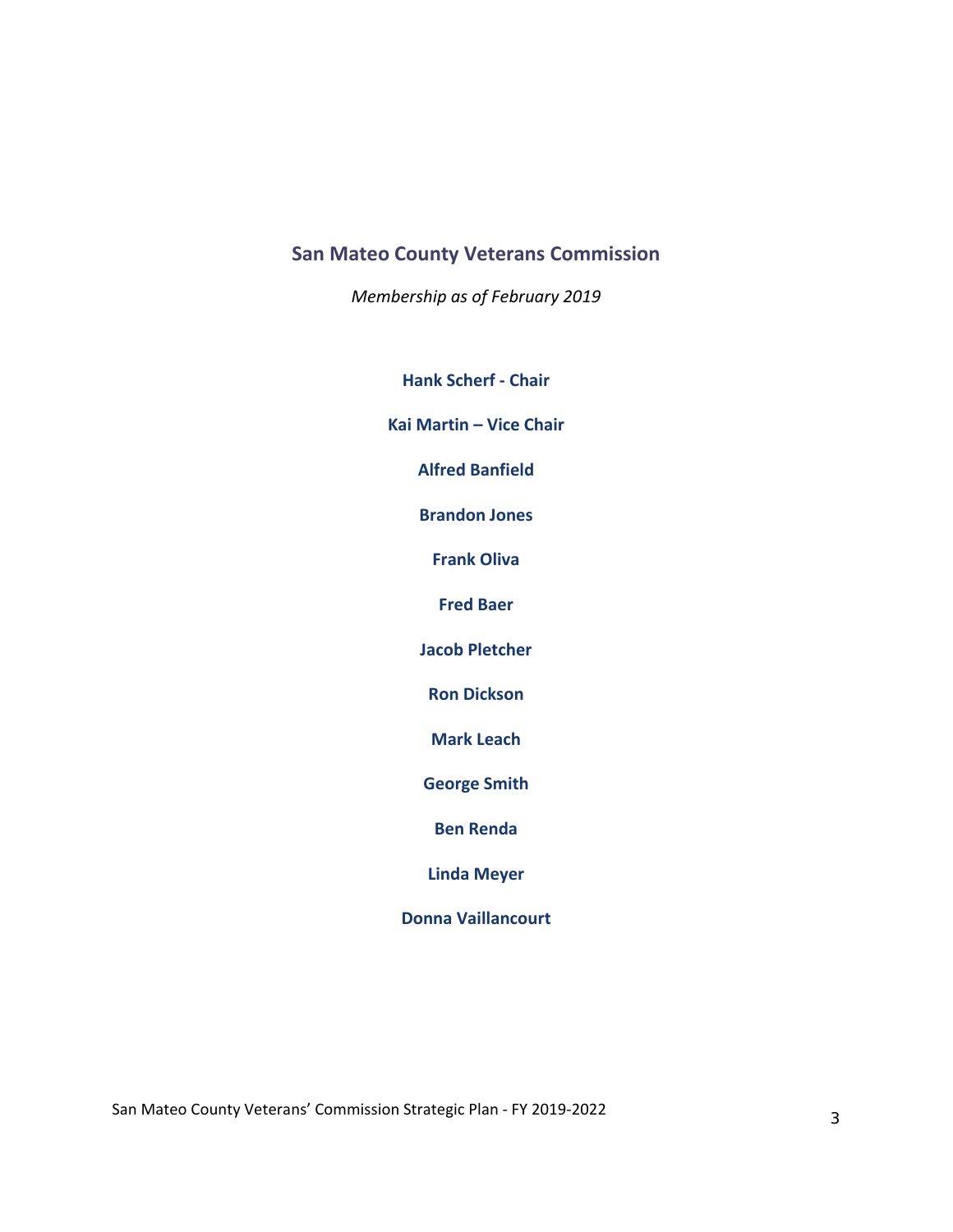# **Introduction**

In 2014, the County Manager's Office and the Human Services Agency spearheaded a study to help identify and address the needs of approximately 32,000 veterans residing in San Mateo County. Many other County departments, as well as veterans working for the County, participated in the process. Drawing from primary data such as interviews and focus groups and secondary data like statistical information, the goal of the study was to learn more about the needs of veterans in the County, the services currently available to them, and the areas of unmet need.

The San Mateo County Veterans Needs Assessment 2014 found that while many veterans residing in the County have stable employment, housing and social support networks, some veterans require additional support, including access to benefits and safety net services, mental and behavioral health services and affordable housing.

Key findings included:

- More than half of the veterans in the County are age 65 years or older. This group of veterans reported the need for assistance in accessing civilian and veterans' benefits.
- While 95% of veterans are male, a higher percentage of younger veterans are female ‐ close to 20% of veterans ages 18‐34 and close to 10% of veterans ages 35‐54 in the County. Women veterans reported the need for additional services targeted to them, and increased awareness by all veteran‐serving agencies of the issues specifically confronting women veterans.
- Veterans are overrepresented in the County's homeless population, comprising approximately 12% of its homeless population, while comprising only 6% of its overall adult population.
- With San Mateo County being one of the least affordable housing markets in the state, access to affordable housing was identified as a need by veterans consulted for the study.

Potential areas of focus included:

- Expanding education and outreach efforts to veterans who are seniors so they have better access to critical benefits and services;
- Bringing greater recognition and visibility to issues that disproportionately impact women veterans, such as military sexual trauma and the deficit of services targeted to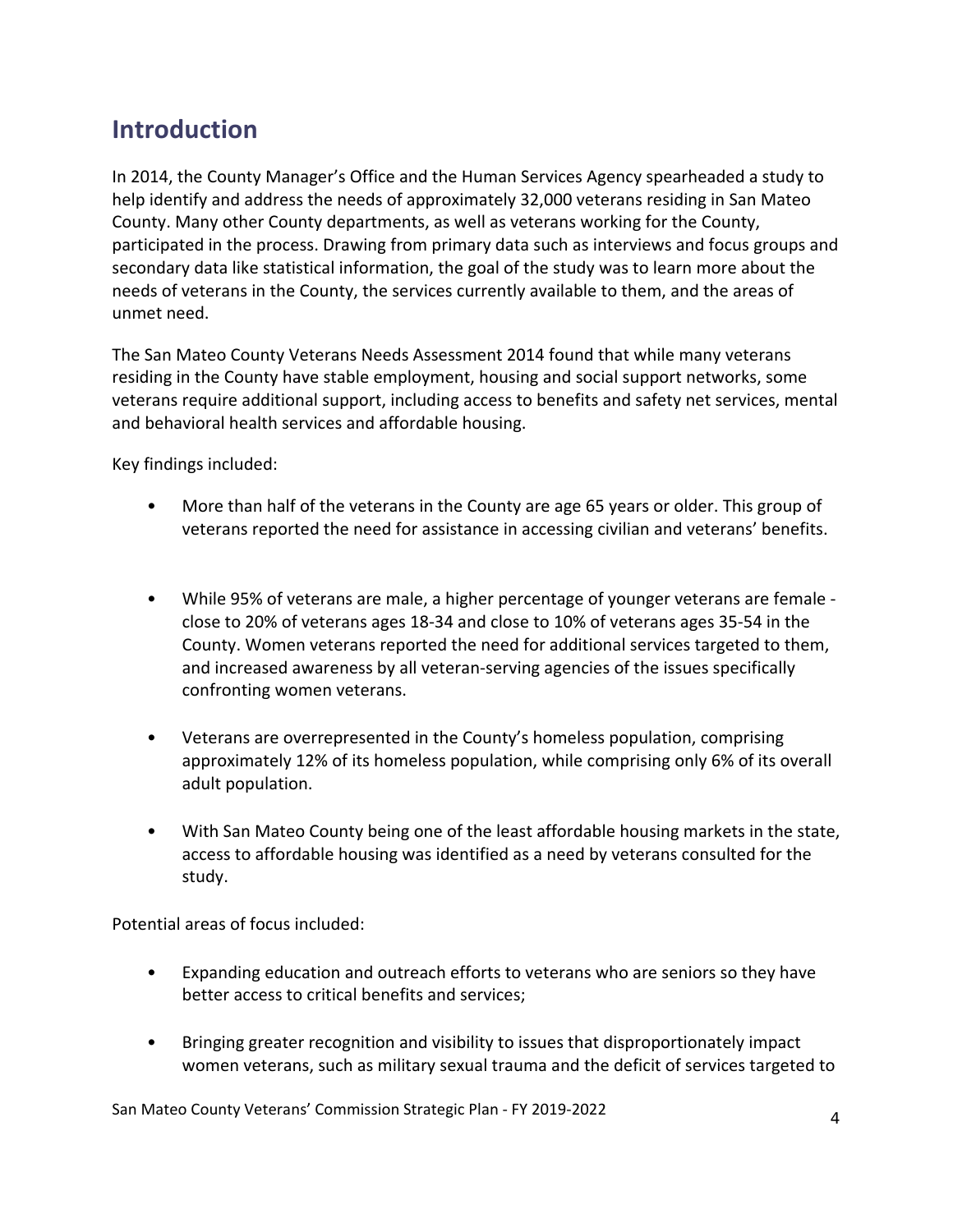women veterans' needs;

- Developing policy recommendations which would help increase access to affordable housing for veterans and their families; and
- Recommending initiatives that facilitate the provision of emergency or transitional shelter and ancillary services and assistance to homeless veterans.

As the result of this needs assessment, the San Mateo County Board of Supervisors, on June 2, 2015, took action to appoint a nine member Veterans' Commission and defined the purpose of the Commission as follows:

#### **The purposes of the Commission include:**

- To promote programs that foster the well-being of veterans in San Mateo County;
- To increase the understanding and visibility of issues that disproportionately impact underserved segments of the veterans' population, including, but not limited to, seniors, women, LGBTQ members, and the homeless;
- To provide outreach and support to underserved segments of the veterans' community in San Mateo County;
- To develop initiatives to support San Mateo County veterans and their families; and
- To report and make recommendations to the Board of Supervisors as needed, but not less frequently than once every twelve (12) months.

#### **Duties, Functions and Powers of the Commission**

The duties, functions and powers of the Commission were defined in the founding resolution (#073812)

- To advise and make recommendations to the Board of Supervisors;
- To develop and implement an annual workplan;
- To provide a public forum for input from the veterans' community to identify unmet needs;
- To work with existing veterans' advocacy and service organizations to help coordinate systems of care and benefits;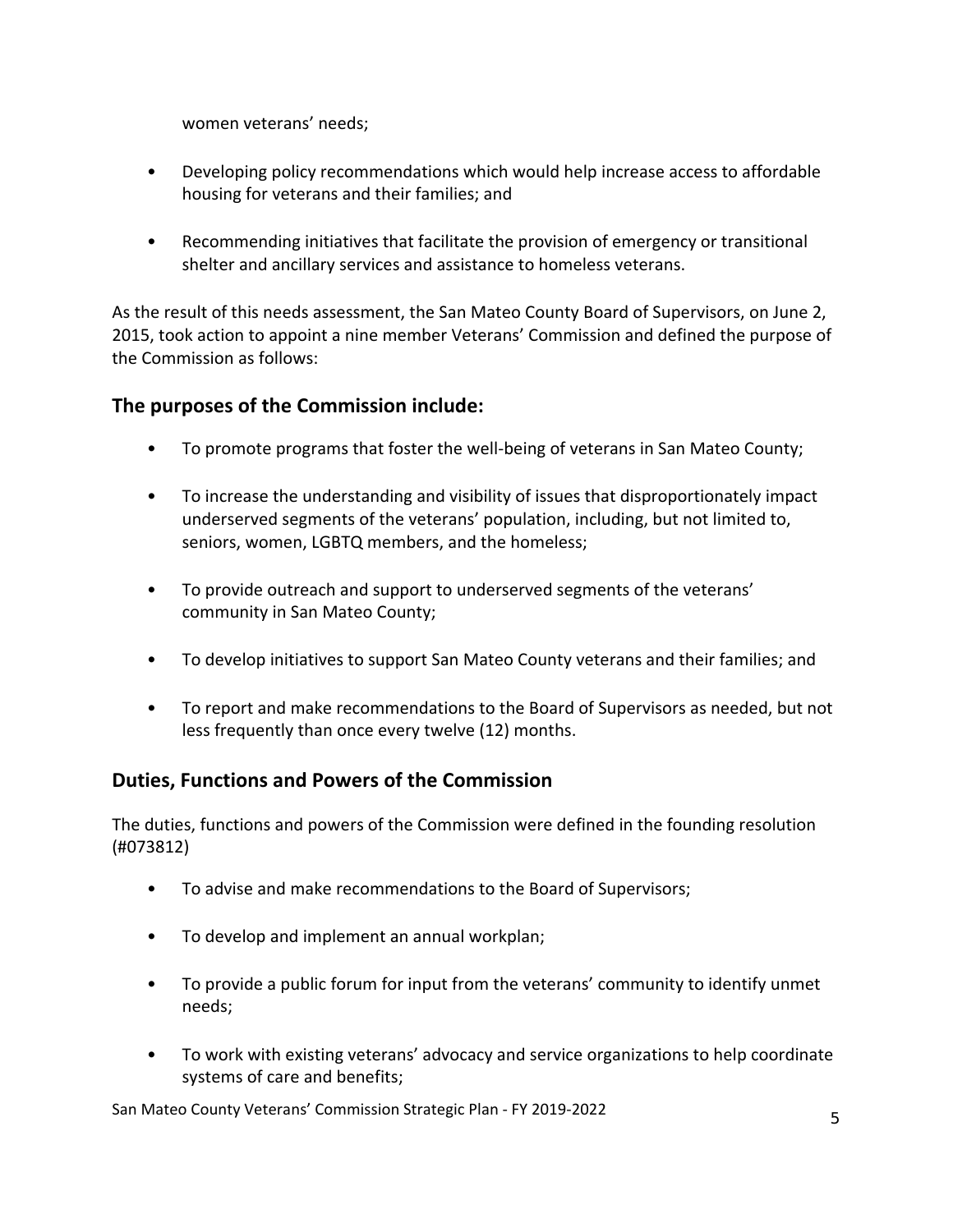- To act as an advocate for veterans, taking positions pertaining to federal, state and local policies, programs, procedures and any legislation affecting veterans and their families; and
- To fulfill other duties and engage in other activities as directed by the Board of

# **Accomplishments of the San Mateo County Veterans' Commission**

*(from the 2017 Annual Report to the Board of Supervisors, April 10, 2018)*

#### **2017 Priorities and Accomplishments**

- 1. Veteran Access to Benefits and Services
	- Hosted Second Annual Veteran of the Year Luncheon
	- Supported County Veterans Stand Down in May
	- Partnered with PenTV to produce *Thank You for Your Service, Now What*
	- Promoted County's Veteran ID Card
	- Provided a public forum at Commission meetings for government and nongovernment partners providing veterans services
- 2. Housing and Homelessness
	- Actively worked with the Human Services Agency and other agencies to find homes and shelter for homeless vets and those in need
	- At year end counted 63 homeless veterans with only 17 unsheltered
	- Actively monitored and supported several apartment development projects: Willow Commons, Menlo Park • Bay Meadows Bridge Apartments, San Mateo • Gateway Project, Millbrae • Colma Veterans Village, Colma • Republic Properties Corp. Project, Redwood City
	- Actively worked with the Central Peninsula Church on a tenant-based voucher program to expand number of participating landlords
	- Actively supported a program to use donated RV vehicles to house homeless veterans
	- Assisted a Boy Scout working on his Eagle Scout Project in providing 168 backpacks for homeless veterans and veterans in need
- 3. New Commissioners
	- To fill three vacated positions, the Commission recommended and the Board of Supervisors appointed three new alternates and promoted the two original alternates to full voting membership. One of the new alternates was also promoted to full voting member status. We have 11 voting members and two alternates.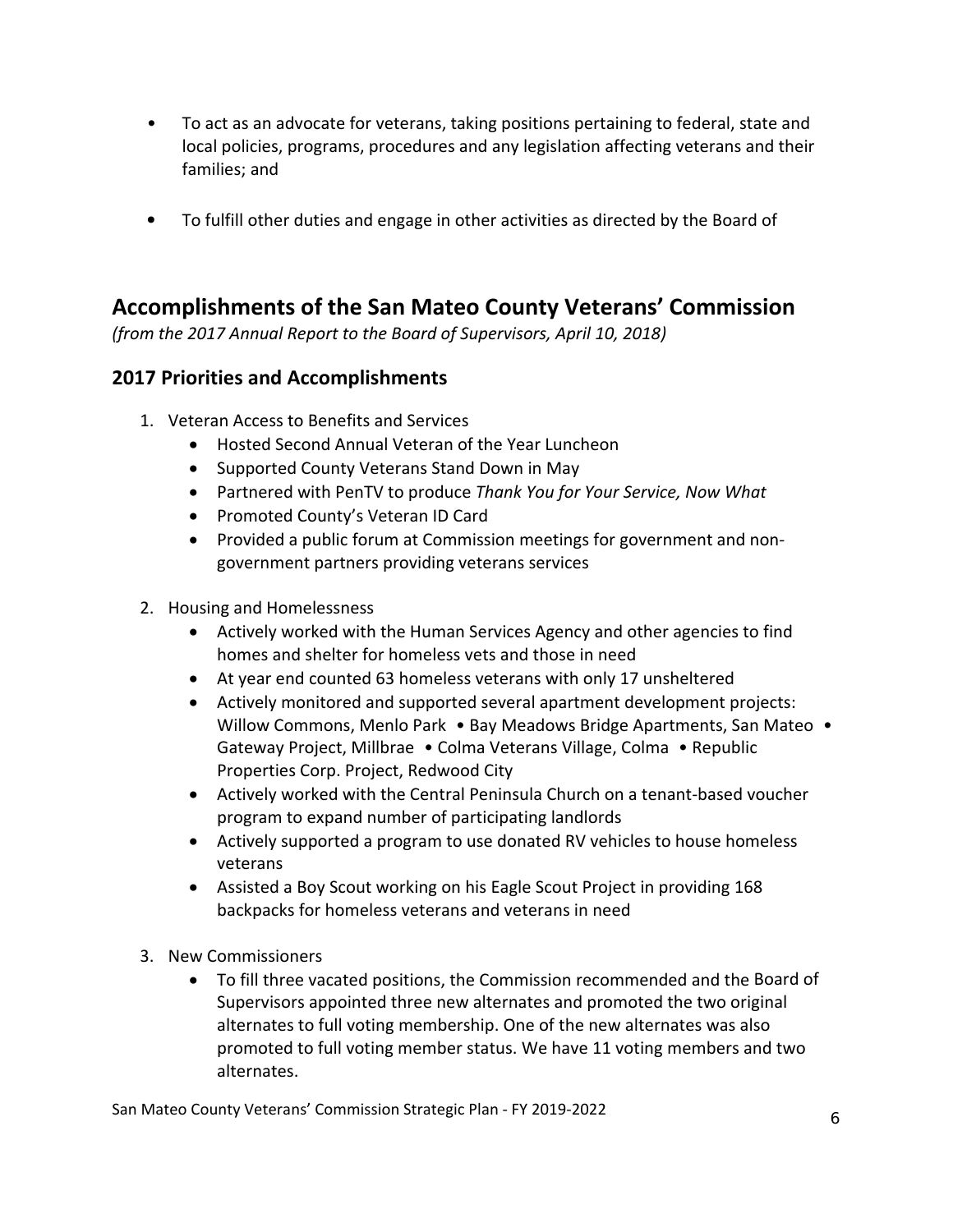#### **2018 Priorities and Programs**

- 1. Host Third Annual Veteran of the Year Luncheon (11/8)
- 2. Develop a marketing and communications plan using social media to increase veteran awareness of benefits and services
- 3. Actively support the Human Services Agency's Women Veterans Summit (5/16)
- 4. Continue Housing and Homelessness efforts

#### **Recommendations**

- 1. Provide financial support for the marketing and PR social media plan specific amount to be determined by planning committee
- 2. Consider funding a program to provide mentoring services to veterans transitioning from active service, unemployed veterans seeing employment, veterans seeking career advice or other life issues.
	- Full-time person to run program
	- Volunteers to serve as mentors
	- Mentoring Committee to define program and budget

# **Veterans' Commission Strategic Planning Process**

During its January 2019 meeting, the Commission met with Patricia Brown, a planning consultant, who suggested an ambitious timeline for strategic plan development. The Commission added one special meeting to its calendar and set a timeline for completing the Strategic Plan.

| Date                                   | <b>Planning Focus</b>                                                                                               |
|----------------------------------------|---------------------------------------------------------------------------------------------------------------------|
| February 2019 – Special Meeting        | Confirm mission<br>Explore values<br>External and Internal environmental scanning<br>Review Accomplishments to date |
| March 2019 - Extend Regular<br>Meeting | Complete environmental scanning<br>Discuss possible areas for focus in the strategic plan                           |

The following table documents the Veterans' Commission meeting times and topics.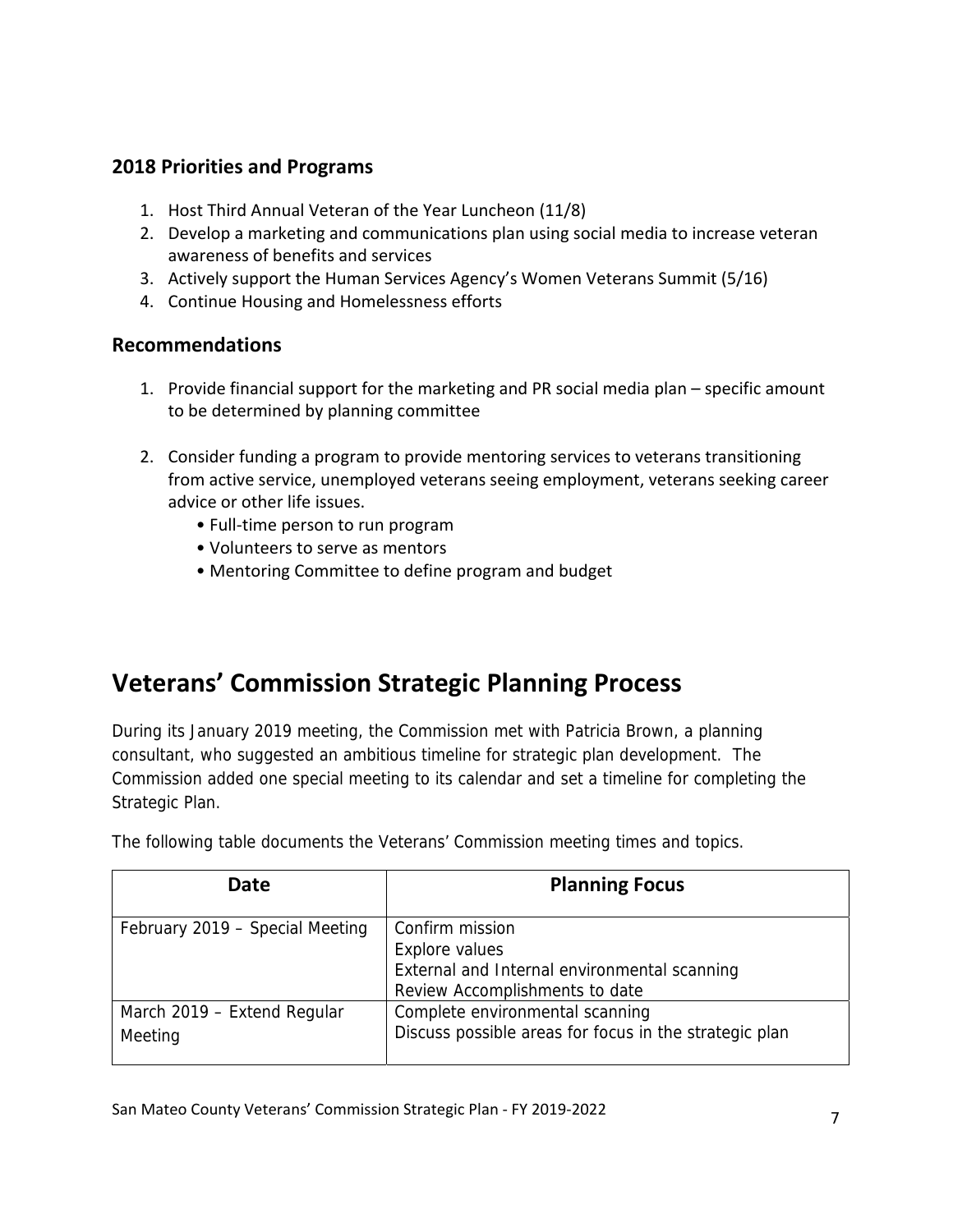| April 2019 - Planning Sub-<br>committee | Sub-committee works on draft goal statements                               |
|-----------------------------------------|----------------------------------------------------------------------------|
| May 2019 - Extend Regular               | Full Commission reviews and provides input to draft                        |
| Meeting                                 | strategic goals and objectives                                             |
| June 2019 - Planning Sub-               | Sub-committee reviews draft strategic plan and develops a                  |
| committee                               | one year work plan for Commission consideration                            |
| <b>July 2019</b>                        | Full Commission reviews/adopts Strategic Plan and<br>Work Plan for 2019-20 |

The Strategic Plan sets the direction for the Veteran's Commission to address the trends and challenges it is encountering now and in the years to come. It is intended for a variety of audiences, including the San Mateo County Board of Supervisors, the veterans community in San Mateo County (veterans and their families), County employees, and members of the public.

The plan can be used as follows:

- **The Veterans' Commission** will use the Strategic Plan as the basis for developing an annual work plan for implementing goals and objectives designed to achieve its strategic vision and assessing progress toward those goals.
- **The San Mateo County Board of Supervisors** can view the plan to identify Commission priorities and monitor alignment with the Shared Vision 2025.
- **County Employees** can use the Strategic Plan to obtain information about the Commission's vision, mission and goals.
- **Members of the Public** can use this document to obtain information about the Commission's work.

# **Aligning with the County's Strategic Direction**

The Veterans' Commission Strategic Plan is closely aligned with the direction of the County's Shared Vision 2025, specifically contributing to the following community outcomes:

 **Healthy Community ‐** Our neighborhoods are safe and provide residents with access to quality health care and seamless services.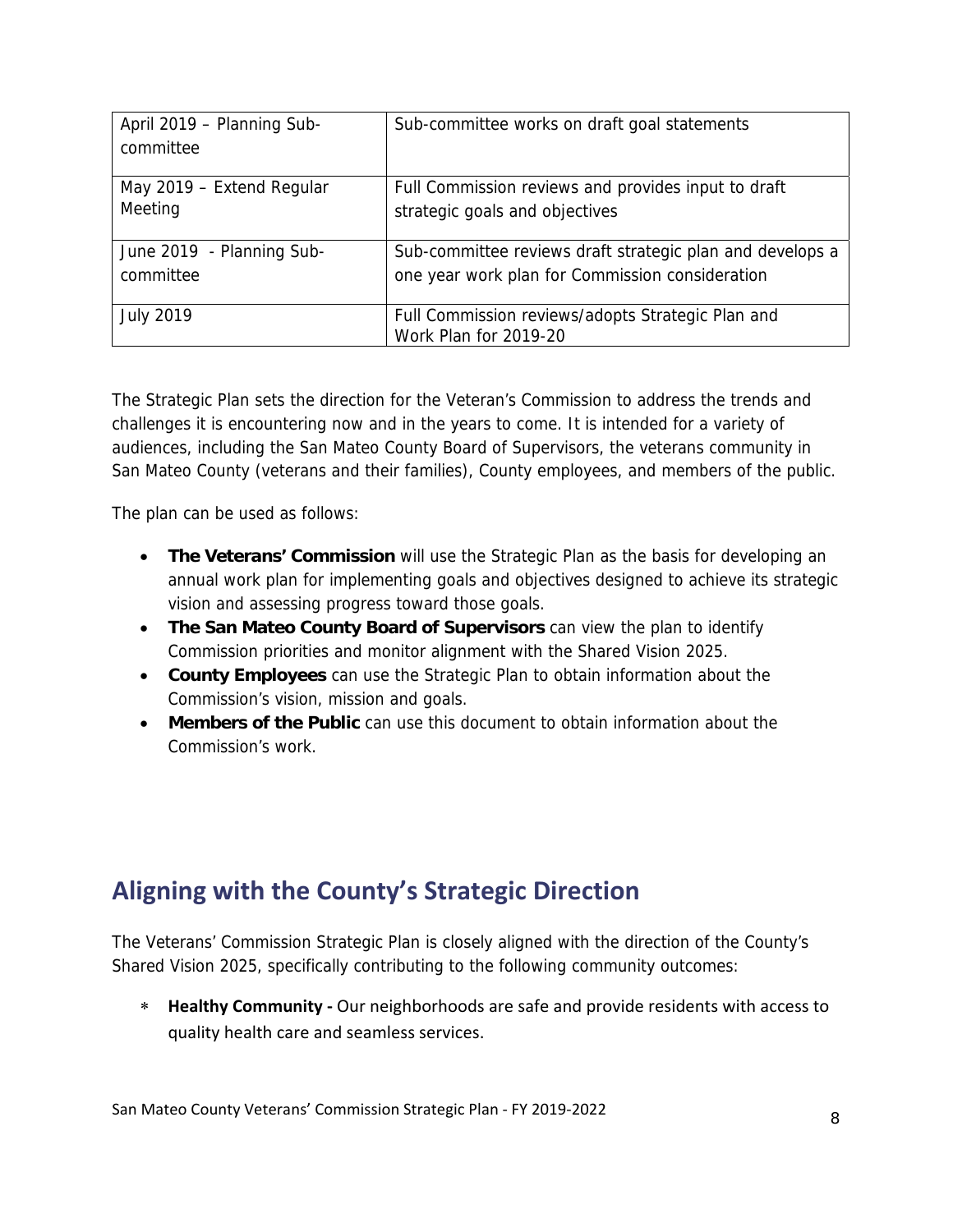- **Prosperous Community ‐** Our economic strategy fosters innovation in all sectors, creates jobs, builds community and educational opportunities for all residents.
- **Livable Community ‐** Our growth occurs near transit, promotes affordable, livable connected communities.
- **Collaborative Community ‐** Our leaders forge partnerships, promote regional solutions, with informed and engaged residents, and approach issues with fiscal accountability and concern for future impacts.

# **Vision Statement**

*This vision is a description of the Commission's hopes for its target community or constituency. It answers the question, "What changes do we hope to see as the result of our work?"*

To be confirmed by Commission in July 2019

**The Veterans' Commission envisions San Mateo County as a place where veterans and their families thrive**

**or**

**The Veterans' Commission envisions San Mateo County as a model of veteran Support and success**



# **Mission of the Veterans' Commission**

A mission statement is a brief expression of the Commission's purpose. It should answer the questions "Why do we exist?" and "What, at the most basic level, do we do?"

**The mission of the Veterans Commission is to promote public awareness, advocacy, programs and policies that enhance the well‐being of veterans and their families in San Mateo County.**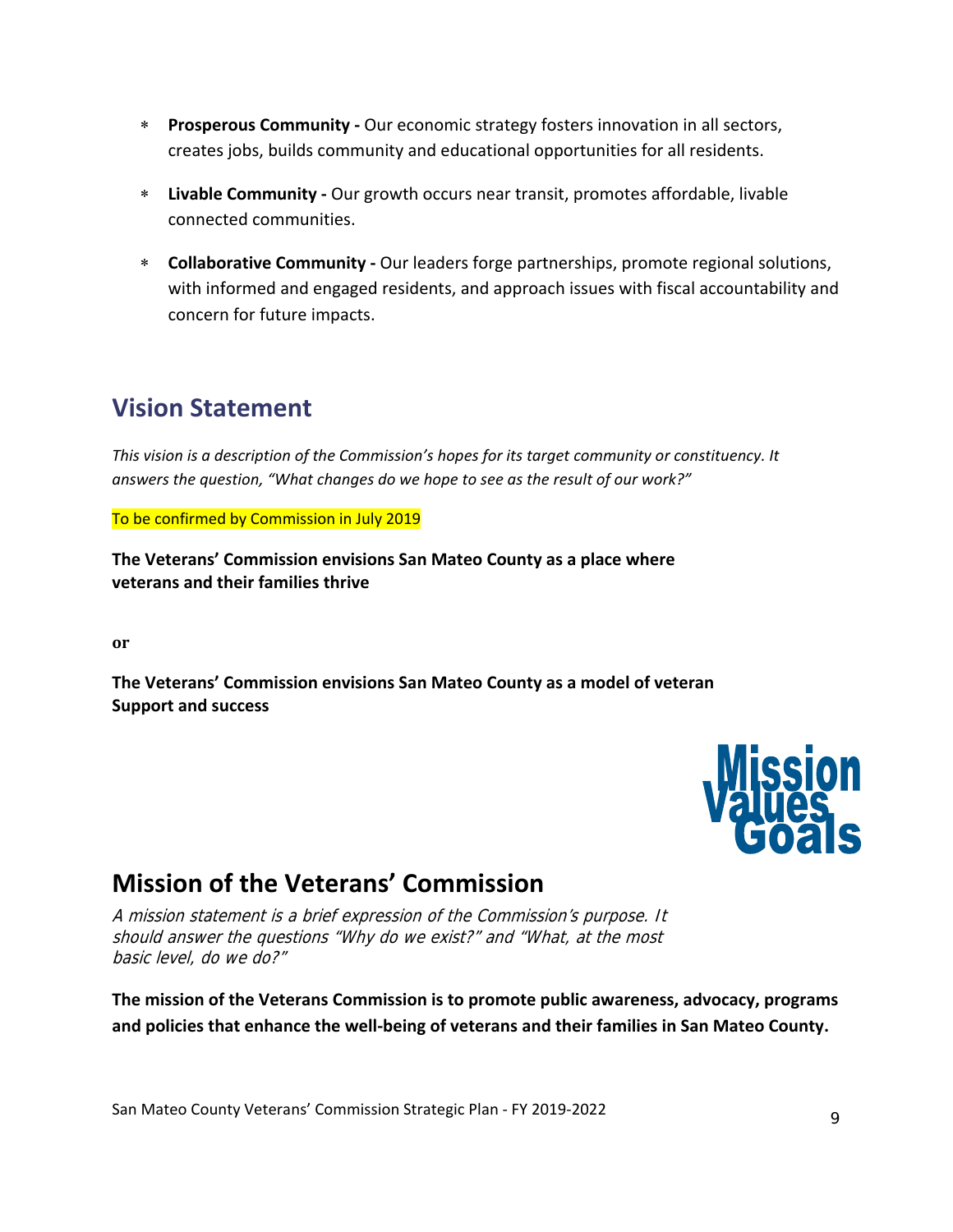# **Values**

The values statement defines the principles on which the Commission is built, and that guide its planning, operations and programs. It answers the question "What do we believe in?"

The San Mateo County Veterans' Commission pursues its work based on the following values:

- Implement ongoing communication with community leaders and providers to gather and share information.
- Develop collaborative relationships with community nonprofits and other veteran organizations to assure the best possible outcome for veterans and their families.
- Obtain data and information from multiple sources to understand current needs of veterans and their families.
- Work diligently to serve veterans, their families, stakeholders and those who provide resources to benefit veterans.
- Advance the interests of veterans and their families with purpose and passion.

# **Goals and Objectives**

*Together, goals and objectives define desired outcomes resulting from the Commission's work. They may be focused on the organization's programming or internal operations. Progress toward achieving goals and objectives should be measurable. While the terms are often used interchangeably, goals are generally more comprehensive or far‐reaching than objectives. Framed clearly, they answer the question "What do we want to accomplish?"*

# **Goal I: Develop an increased understanding of the current needs of San Mateo County veterans and their families**

Objective A: Actively participate in the development of the 2020 needs assessment conducted by San Mateo County

Objective B: Schedule regular reports to the Commission from key veterans services providers describing what services are well utilized or under‐utilized by veterans and their families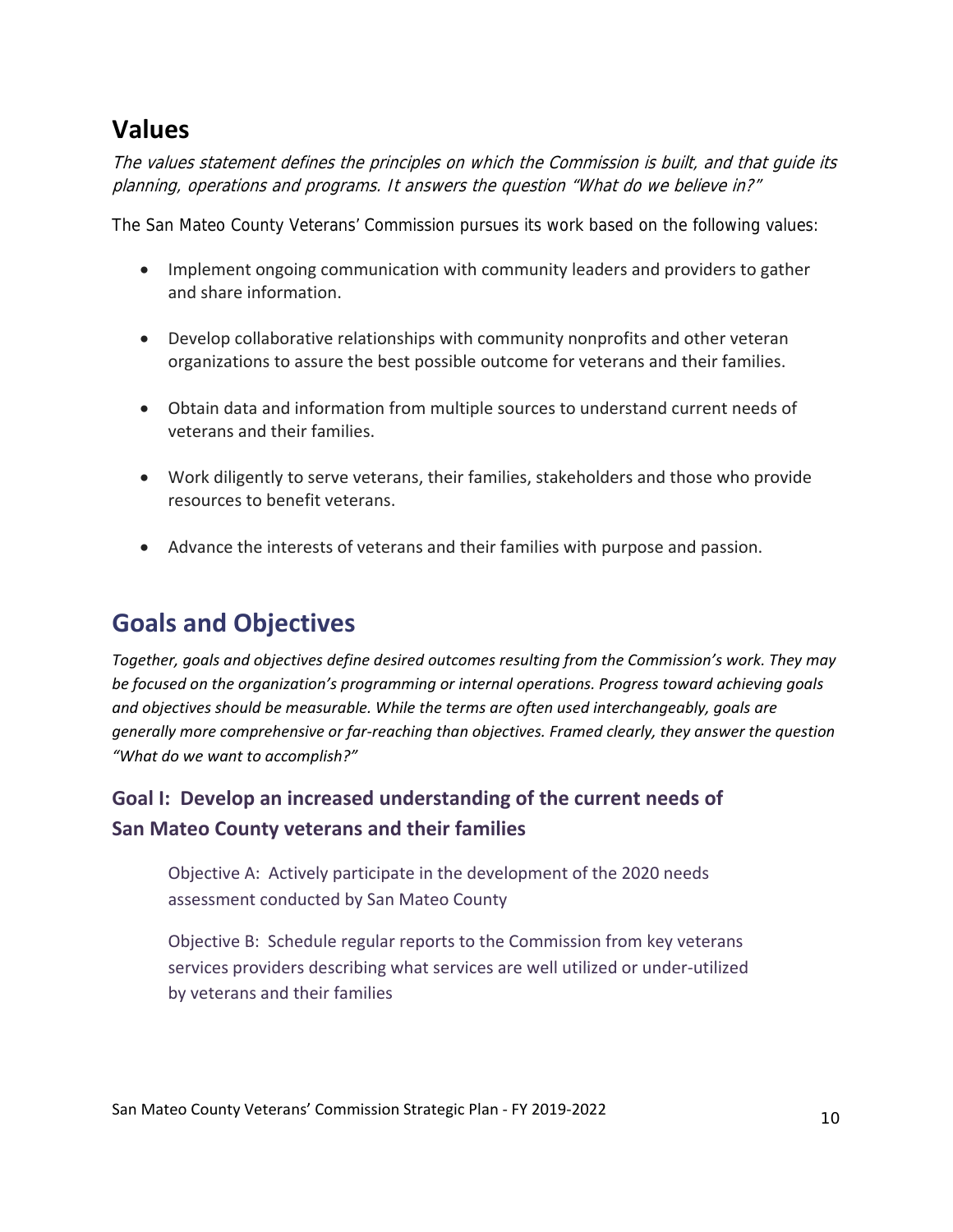# **Goal II: Develop and maintain a current, comprehensive and accessible online catalog of all relevant services available to SMC veterans and their families**

Objective A: Identify existing lists/inventories of services available to veterans and their families at the federal, state and local level

Objective B: Compile listings from various sources into one comprehensive catalog for San Mateo County

Objective C: Ensure that the catalog of services is maintained and updated annually

# **Goal III: Ensure that all San Mateo County veterans and their families are aware of the services available to them and understand how they can access those services**

Objective A: Continue and enhance current efforts to raise awareness of needs and services available to address those needs

Objective B: Utilize best practices employed by other Commissions/veterans resources to raise awareness of available services

Objective C: Consider the development of a San Mateo County Veterans' Resources Website to provide easy access for those seeking information about services available to veterans and their families

# **Goal IV: Continue to advocate to the Board of Supervisors and other leaders about policies and projects that serve the needs of veterans and their families**

Objective A: Identify opportunities for the Commission and/or the Board of Supervisors to advocate on behalf of veterans and their families

Objective B: Document the Commission's advocacy efforts and their impact on an annual basis

#### **Implementation of Strategic Goals and Objectives**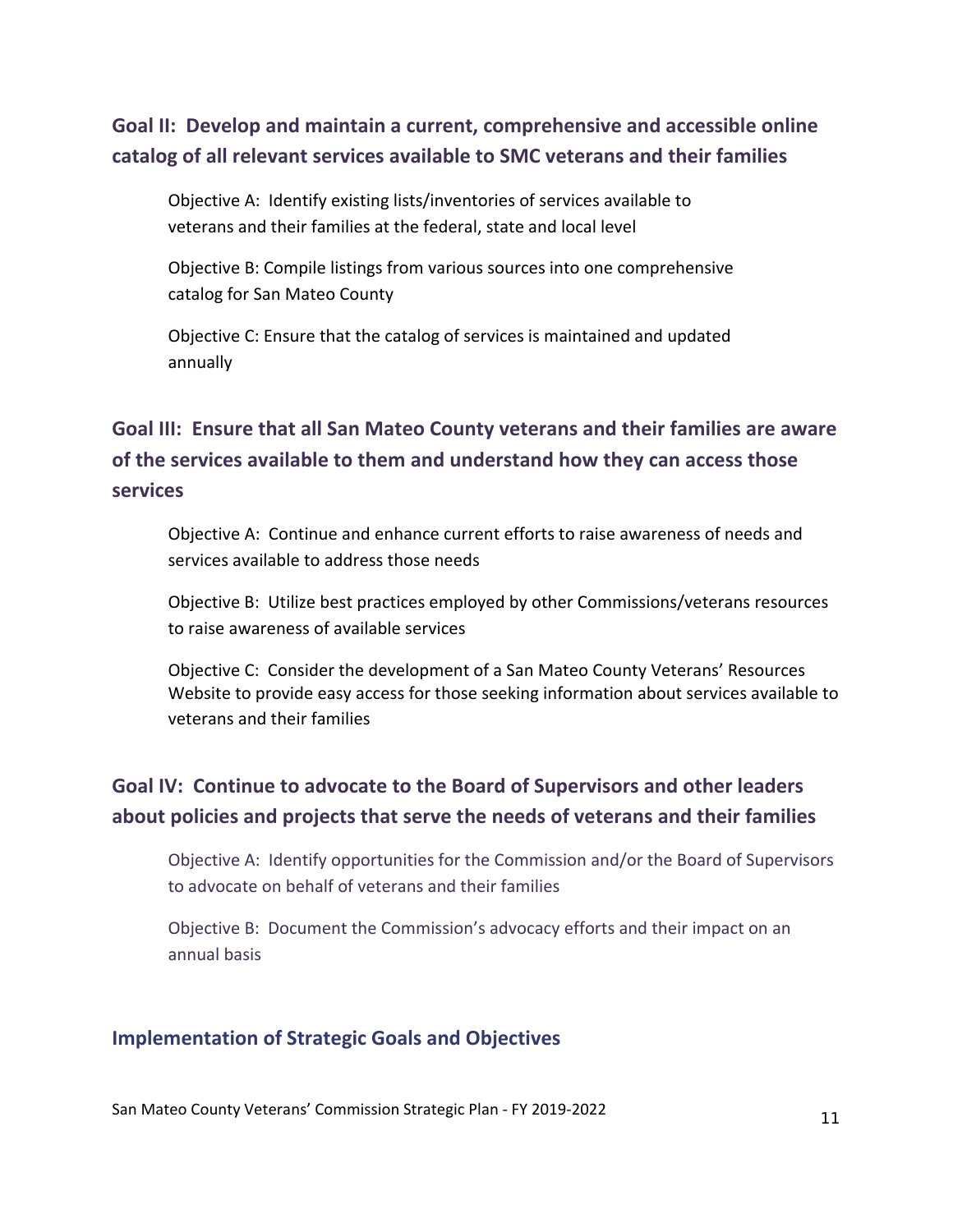*Each year, the Commission will develop an annual work plan that specifies specific action steps related to its strategic goals and objectives. This work plan will include the defined action steps in each goal area, the person/persons responsible for the actions, a timeline and indicators of progress that will enable the Commission to monitor progress during the year and at year's end, when the work plan is reviewed and updated.*

# **Attachments**

- A. Environmental Scanning Summaries Assessing External Opportunities and Threats and Internal Strengths and **Weaknesses**
- B. Veterans' Commission Work Plan for 2019‐20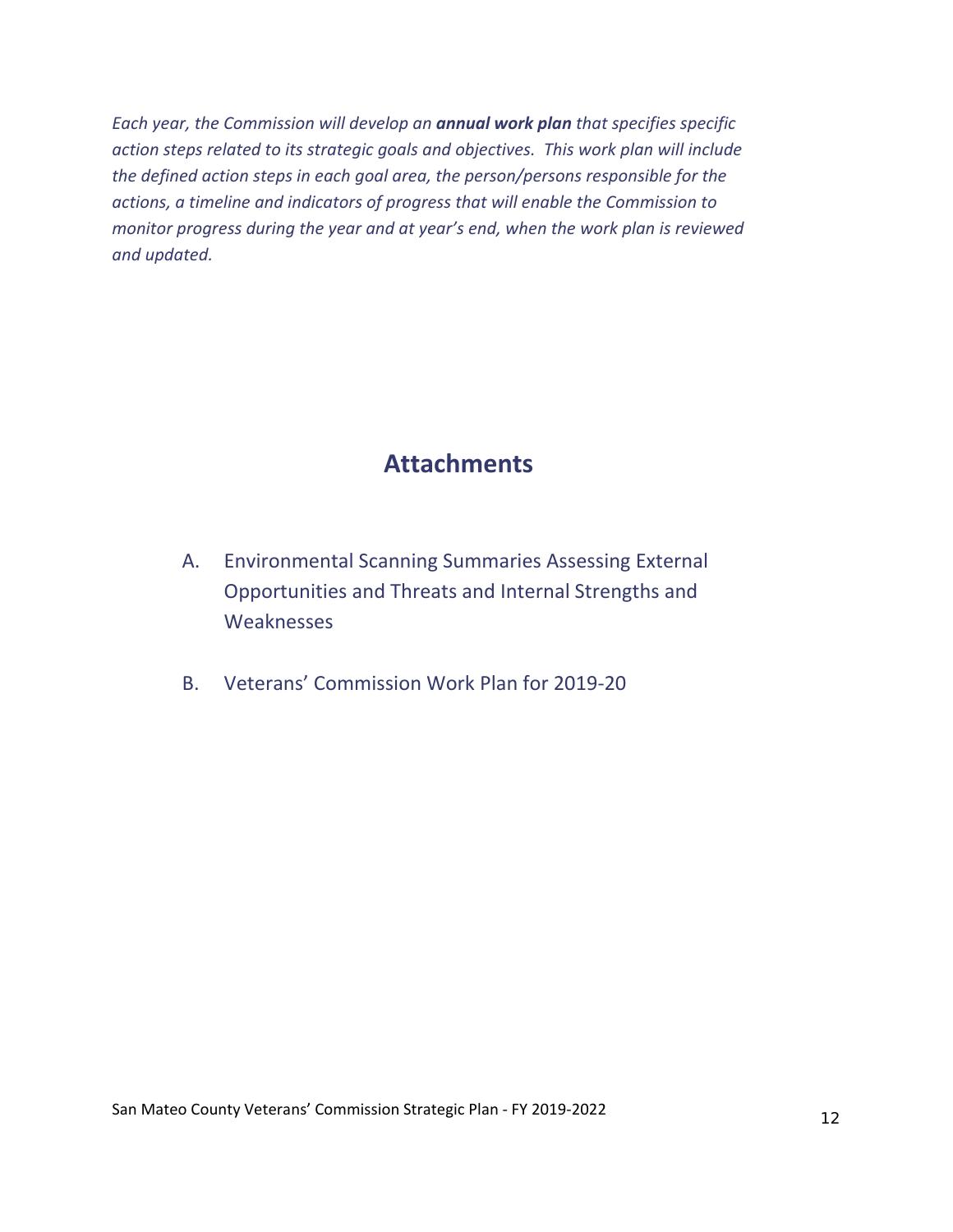# **SMC Veterans' Commission Summary of External Scanning Information 2/11/19**

#### **Santa Clara County Veterans Commission**

#### **MISSION STATEMENT:**

The mission of the Veterans Commission of Santa Clara County (the Commission) is to enhance communication, cooperation, and collaboration among government agencies, non‐ profit organizations, and community groups that are working on honoring military service and veterans' community issues and programs.

- The Commission will continue to advise the Board of Supervisors through the Board Finance and Operations Committee in all of these areas.
- The Commission will Continue to work Closely with the Veterans Service Office (VSO)
- Promoting, aiding, and encouraging public support to and recruitment for Reserve units, the National Guard, and State Military Reserve.
- Promoting, aiding, and encouraging public support for veterans affairs.
- Reviewing policies and programs affecting veterans.

#### **Goals – 2019 Work Plan**

- 1. Use revised Commission name and Mission Statement to promote and market Commission's "brand" and purpose.
- 2. Continue to Expand the network of veteran's organizations, service providers, government entities and private businesses into a highly functioning team to benefit veterans.
- 3. Continue to support National Guard, Reserve, and Veterans Services Officers in efforts to benefit veterans.
- 4. Continue efforts to educate potential partners, elected officials and the general public regarding the desirability of creating a veterans museum. Continue involvement and support of memorials to be constructed in Santa Clara County.
- 5. Develop recognition opportunities and awards for support those efforts of other organizations.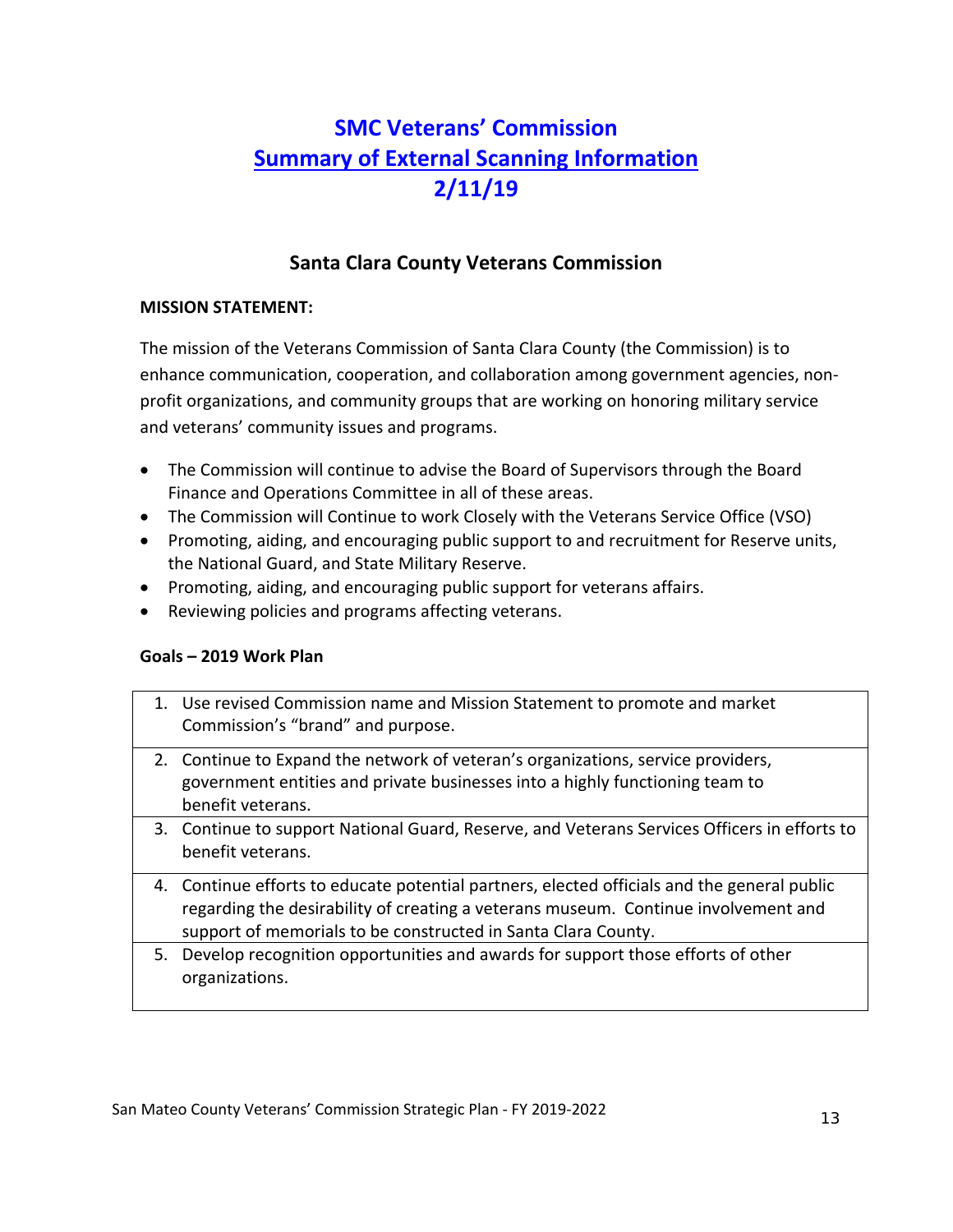#### **Interview with Chair, Santa Clara County Veterans Commission**

#### **Notes from Phone Call Interview with Chairman Fran McVey**

Fran was on the Board of Supers and Former Executive Manager of San Jose Fran is also the UVC ‐ President http://www.uvcscc.org/

The Santa Clara Supers are mostly former City Managers

For 40 years the focus of the Santa Clara County Vets Commission was ‐ National Guard

Mission statement was recruiting National guard members Good Local Non Profits that they interface with around housing

Know a Vet ‐ Local Non Profit ‐ Virtual company connected veterans needs to veterans services Neil Lichtman / Vietnam Vet

Veterans Voices ‐ Many Service Providers come to these meetings.

#### **All the Way Home Project**

City and County got together, even though they are usually suing each other. 3 years ago they started on Veterans Day Parade to end homelessness. Fran Helped design the program

#### **Incentives**

San Jose guarantees double the damage deposit for VASH vouchers Housing Authority and UVC together to educate landlords. San Jose put up 1 time bonus \$1500 for first time they rent to section 8 or VASH tenant Started - with 700, based on county records 1273 housed in 3 years

**Looking for a new VSO officer, I connected them with Norman to see if he can refer** anyone VSO - they recently had a resigned in December 15

Marian ‐ got up to 93% rate of increasing benefits on appeal. They are asking for suggestions at the State Commander level Seeking criteria for hiring with Veterans community

#### **Strategies for working in the framework of a county commission**

Brown Act — Need another group that can react more quickly, UVC, 501c19 they can just start a project and bring it to the commission.

Getting Marketing at VSO office hours at the local colleges Were only allowed to have a presence at County Sponsored Events Need to have categorical approval by type With any veteran focused event, to have an information table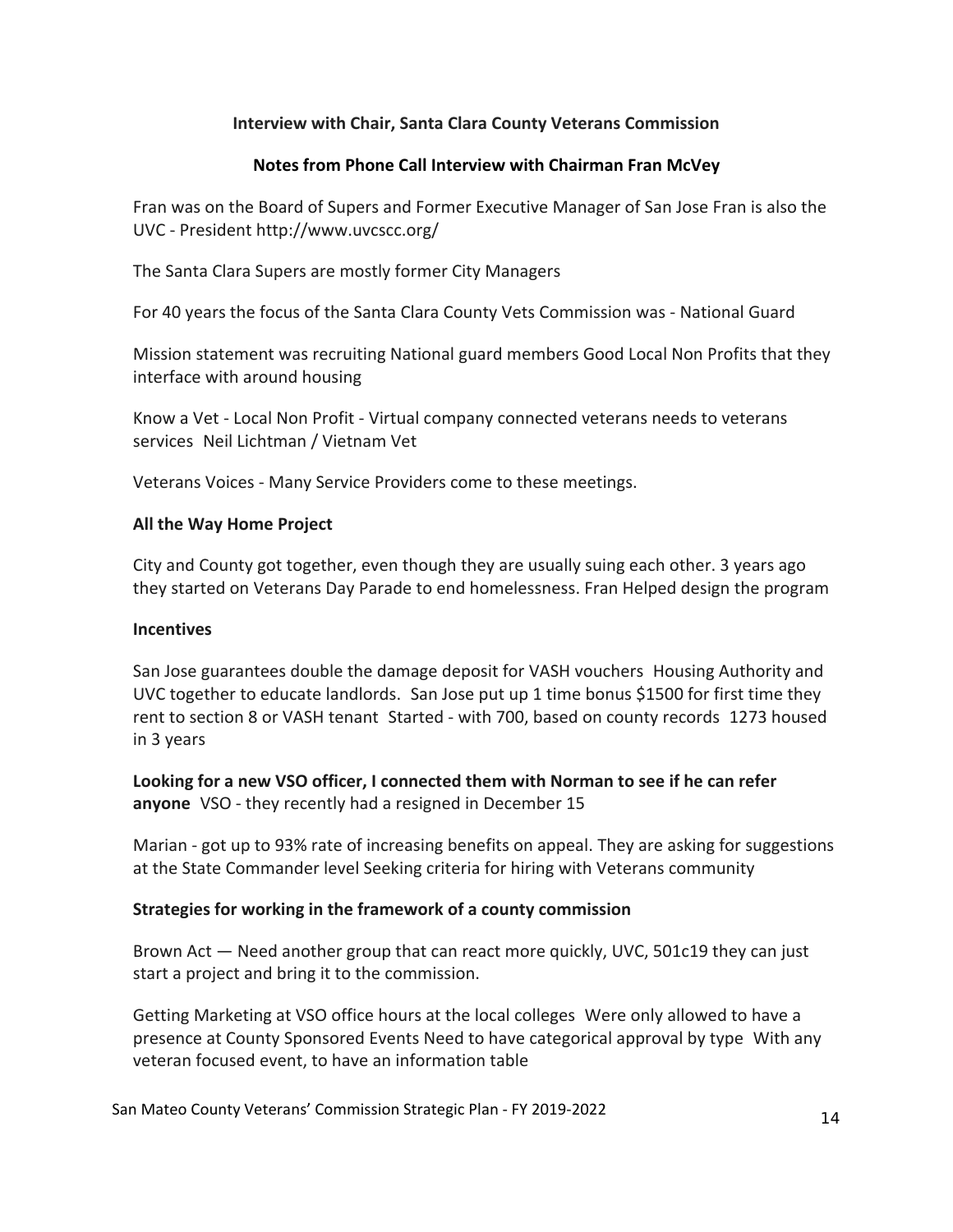#### **Stanislaus County**

Source: Stanislaus County, Annual Report to the Board which included updates to their strategic plan

Commission Priorities:

- 1. Develop a Veterans Center Facility "One Stop Shop" concept and plan
- 2. Host Commission meetings in different Supervisorial Districts every other month to provide outreach to veterans throughout the county
- 3. Identify and inform veterans of services available to them by publishing information about local veterans' affairs, news, services and social functions through an outreach program.
- 4. Provide access to transportation to/from veterans' services.
- 5. Provide job education and job placement opportunities for veterans.

Standing Committees:

Education and Job Placement, Outreach, Facilities & Transportation

#### **Clark County Washington**

Source: Clark County Veterans Advisory Board (VAB) 2015 Strategic Plan

Report details demographics from the Census American Community Survey (ACS) 3‐year estimates and unmet needs identified by homeless veterans from the Community Homelessness Assessment, Local Education and Networking Groups (CHALENG) published by the Veterans Administration.

Values and Guiding Principles of VAB: (shared with Pat)

Goals for VAB

- 1. Advance the development and implementation of practices that have been demonstrated to increase veteran's access to services, benefits and providers;
- 2. Identify potential community partners and promote collaborations to maximize or secure new resources benefiting Clark County's veterans; and
- 3. Increase the CCVAB and community's knowledge of returning veteran's issues as well as the supporting services, benefits and programs.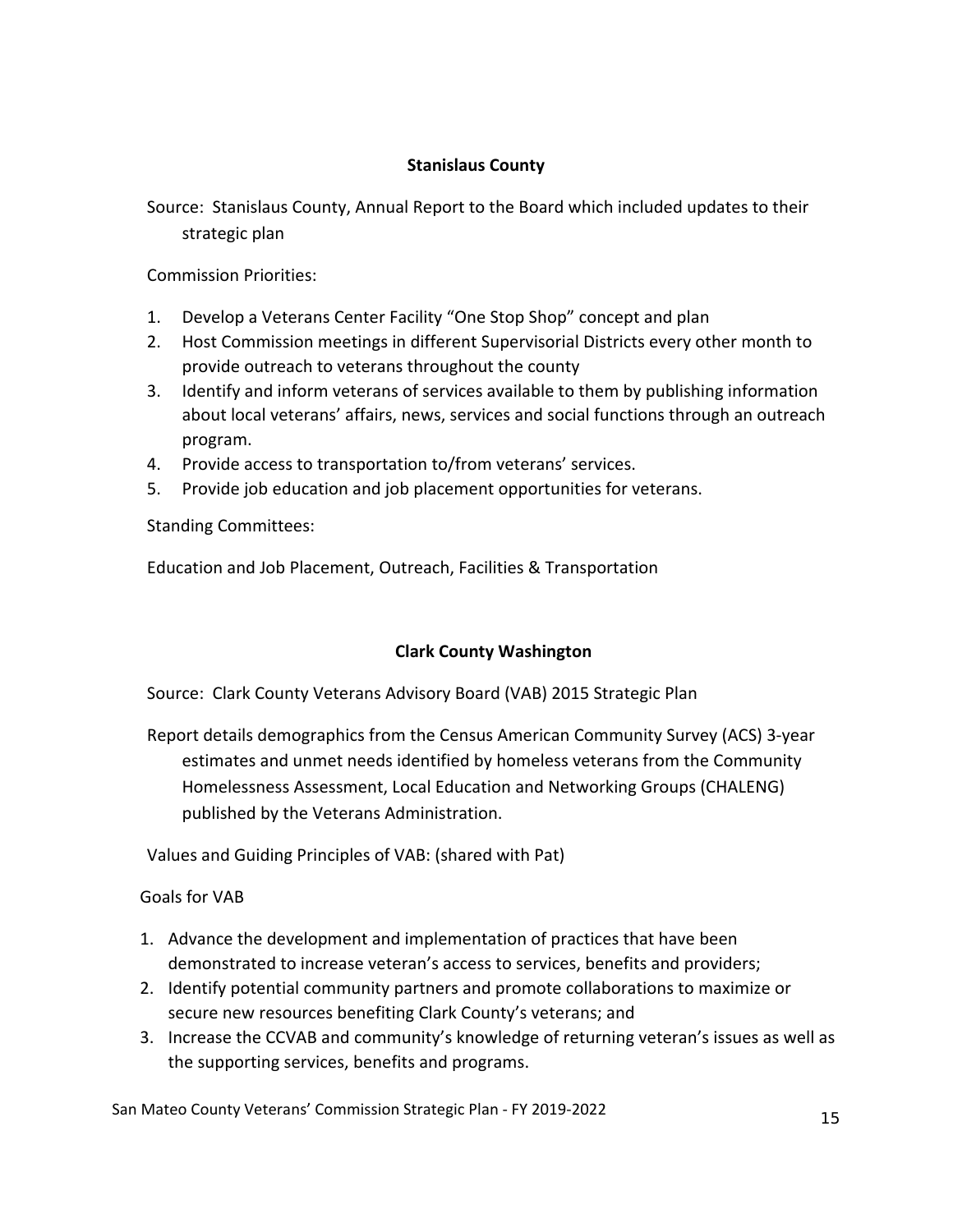#### Member Priorities

| <b>VAB Member Priorities</b>               | <b>Critical Success Factor</b>                 |
|--------------------------------------------|------------------------------------------------|
| Maximize existing resources and funding.   | Programs that show a high benefit for cost     |
|                                            | per veteran served.                            |
| Ensure that public funds are spent wisely  | Increase referrals to services/treatment at VA |
| and with positive impacts.                 | and other community providers                  |
| Promote actions that are a "hand up, not a | Increase benefit and/or treatment access to    |
| hand out" to advance veterans recovery,    | improve veteran self-sufficiency. Increase     |
| stability, self-reliance and dignity.      | case management services to provide            |
|                                            | stability                                      |
| Advance demonstrated best practices and    | Remain open to new ideas and research          |
| promising approaches.                      | other community's veteran program              |
|                                            | successes.                                     |
| Increase the committee's formal            | Enhance board and community knowledge of       |
| communications, influence and              | veterans' issues and resources through         |
| collaborations with community leaders      | presentations.                                 |
| and providers as well as other funders.    |                                                |

#### **San Francisco Veterans Affairs Commission**

Source: 2017 Annual Report, San Francisco Veterans Affairs Commission

Goals for 2017:

- 1. Commission attendance and meeting efficiency
- 2. Aging veterans Veterans housing homelessness
- 3. Opioid use
- 4. Veterans Day Parade and Memorial Day Ceremony
- 5. POW and Filipino American veterans
- 6. Veterans mental and physical health services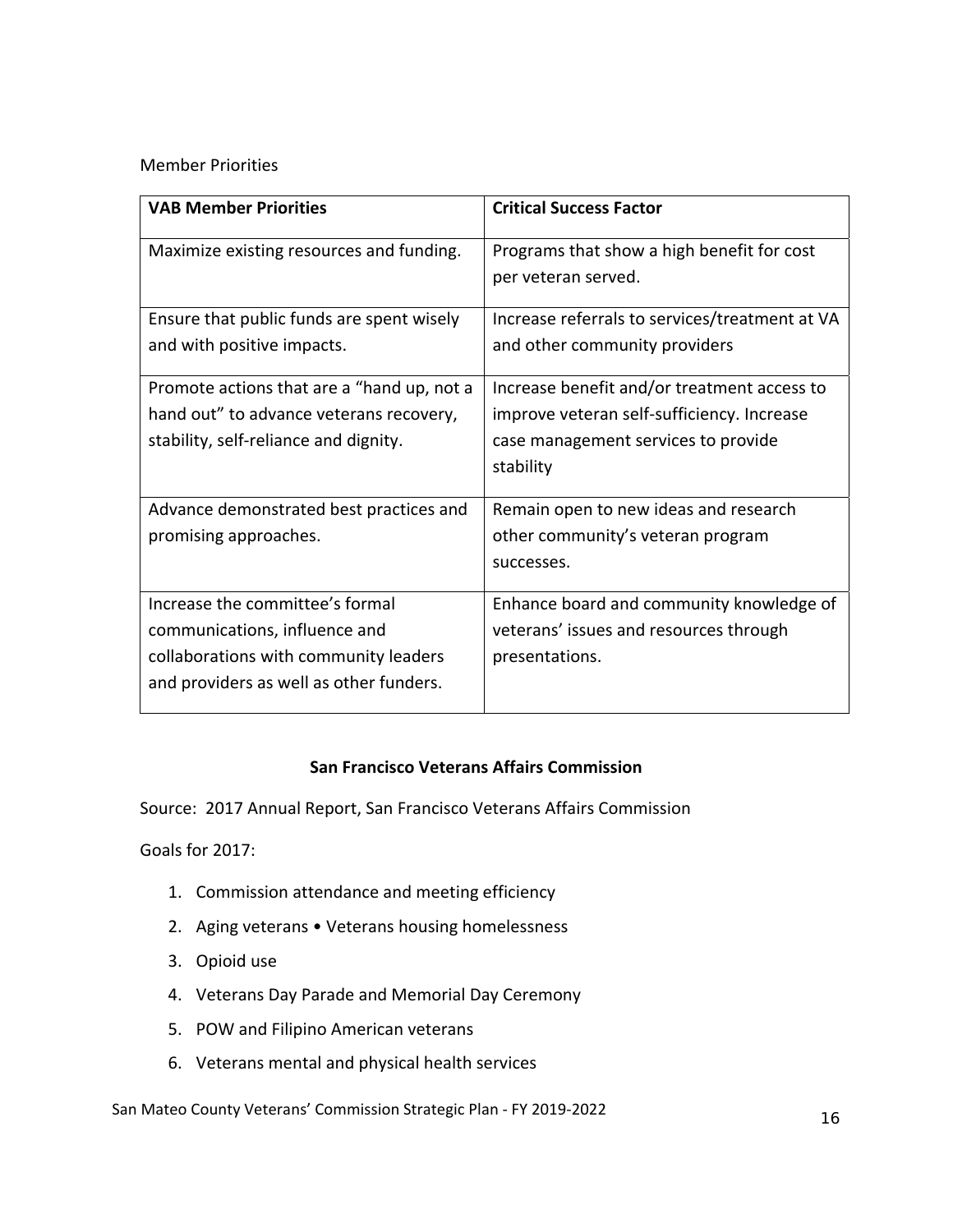- 7. Gender issues affecting veterans
- 8. Improvements to SFVAC social network

#### **Napa County Veterans Commission**

Source: Phone conversation with Frank Lucier, Chair of the Veterans Commission.

Frank stated that they were just finishing up their goals for the year and plan to have one goal for each of three areas (also have standing committees for the 3 areas). Will share as soon as I receive!

#### **Los Angeles County Veterans Advisory Commission**

#### **Veteran's Advisory Commission (VAC) Priorities:**

**Vision Statement:** Support the Department of Military and Veteran Affairs (MVA), and Board of Supervisors for the County of Los Angeles, through actively engaging and interacting with community to provide sound recommendations concerning Veterans and their families.

**Mission Statement:** The VAC values the dedication and sacrifice of our military, our veterans and their families by promoting awareness of their contributions through programs that advance veterans' services and benefits. We advocate on behalf of veterans for legislation and changes in laws that enrich the quality of life for veterans and their families.

#### **2017‐2018 Strategic Goals Overview**

Create Awareness, Community Involvement, Participation and Recognition within and from the VAC, VSOs and the LA County community Promote health and wellbeing with a special concentration on suicide prevention and underserved populations for all Veterans and their families Educate and make recommendations on legislative issues concerning veterans in CA, LA County and local communities Commissioner professional growth and succession planning

**GOAL I** Create Awareness, Community Involvement, Participation and Recognition within and from the VAC, VSOs and the LA County community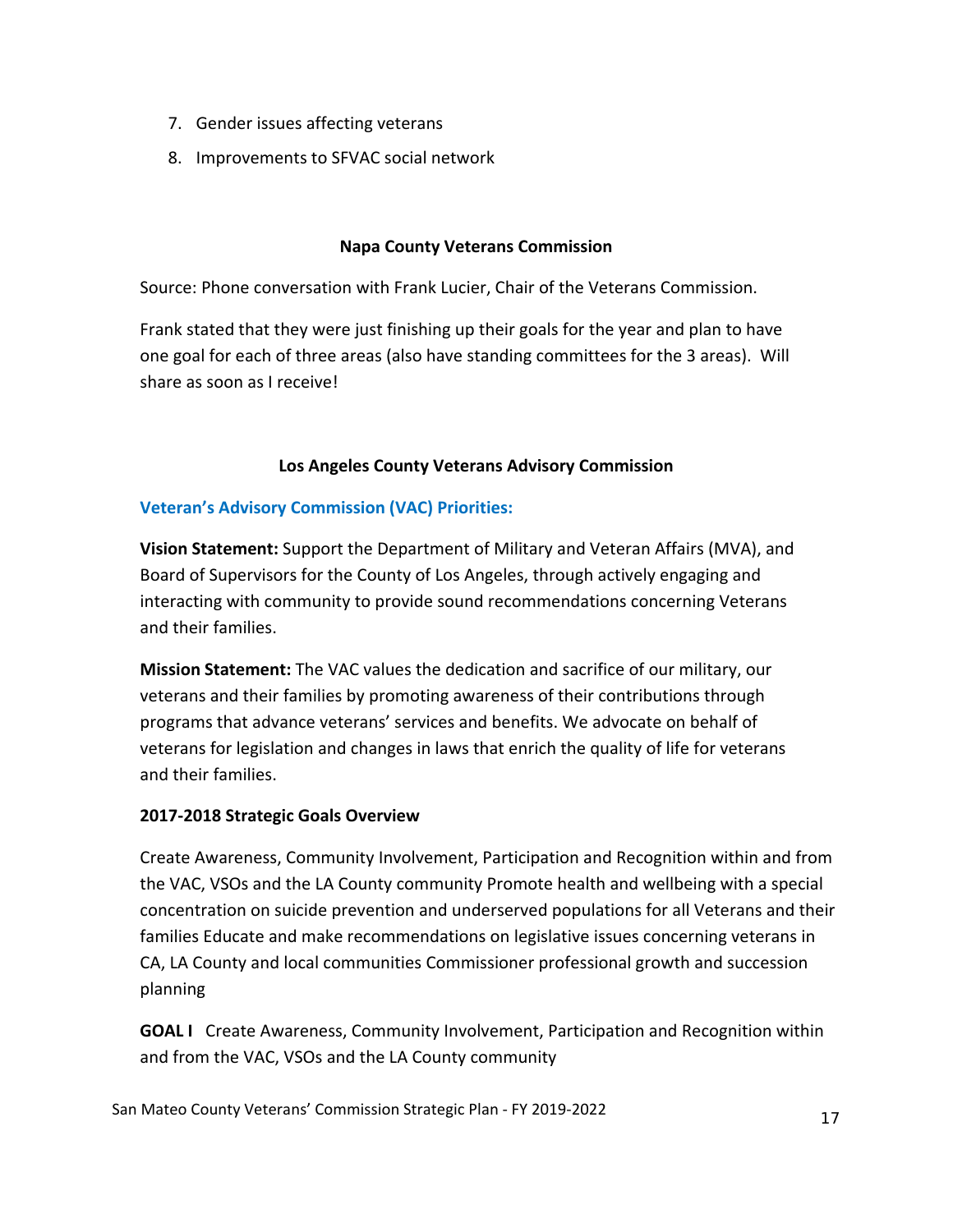**GOAL II** Promote health and wellbeing with a special concentration on suicide prevention and underserved populations for all Veterans and their families

**GOAL III** Educate and make recommendations on legislative issues concerning veterans in CA, LA County and local communities

**GOAL IV** Commissioner professional growth and succession planning

#### **Positive Practices from LA County VAC**

For each person that has a public comment with a request, a commissioner who lives closest to where that person lives is assigned to connect with that person to help them with their issue if possible.

They also focused on moving the meetings around the county to engage more of the county veterans. At least 5 locations (districts)

They also worked with the Mental Health Clay Hunt Summit to help spread awareness and solutions to prevent Veteran Suicide.

They are also starting to focus on women veteran programs.

They have community partners and county and city staff organizations come to their commission meetings and present information on what they are doing for veterans. There is a regular schedule for each of those to present throughout the year.

A big project this last year was supporting the "Community Veteran Justice Project" which will be training veterans at Community Colleges to do triage and referrals for legal assistance and Veterans Treatment Court.

They are also connecting with the Department of Mental Health which is poised to creating a Veterans Peer Mentor/Network program to assist veterans access to services in mental health as well as, family and housing services, benefits, employment etc.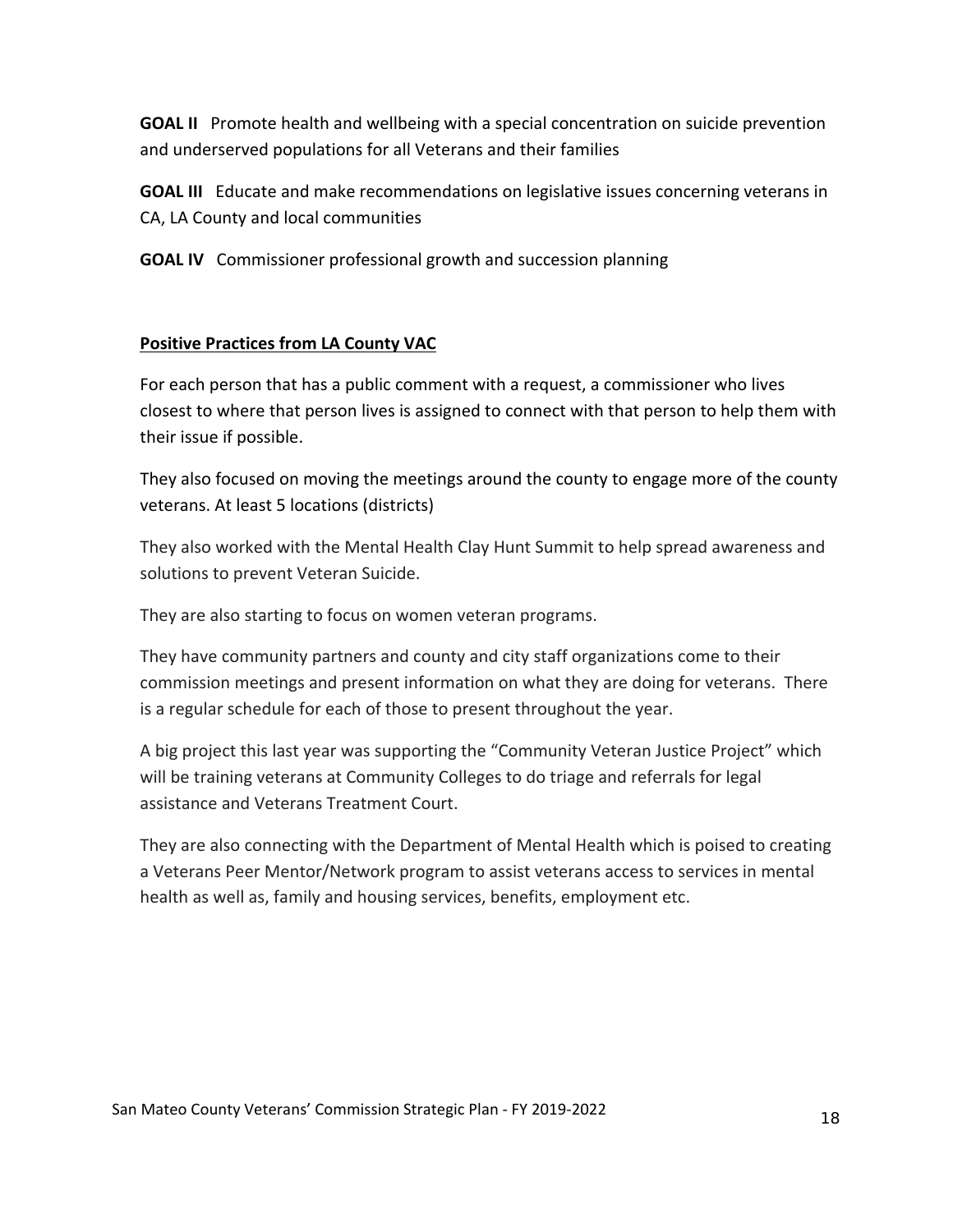# **San Mateo County Veterans' Commission Special Strategic Planning Meeting February 11, 2019**

# **Compiled Results of Small Group Discussions: Internal Scan**

#### **1. Is there agreement about current strengths? Is anything missing?**

- a. Group diversity, expertise military and civilian backgrounds and experiences
- b. All veterans
- c. Dedicated
- d. Represent the County
- e. Housing (and providing things to make a house a home)
- f. Commissioners diverse and committed
- g. Advocate veteran friendly issues
- h. Connection each Commissioner has to other organization could provide more leverage
- i. Diversity in group to promote our goal to strengthen connections

#### **2. Is there agreement about areas that need improvement? Is anything missing?**

- a. Be more proactive with veterans initiatives and issues bring to Commission instead of waiting
- b. Be more proactive with government, community, outreach: increase publicity, face to face, at Veterans Commission
- c. More structure
- d. Better distribution of outreach amongst Commissioners
- e. Housing not following up with those we've housed
- f. Don't utilize our resources
- g. Commission not visible enough in community
- h. No budget‐advisory position only
- i. Not diverse enough
- j. Find groups that are doing good and use them to involve us. Use as an area to improve/expand
- k. Understanding and accepting our role as Commissioners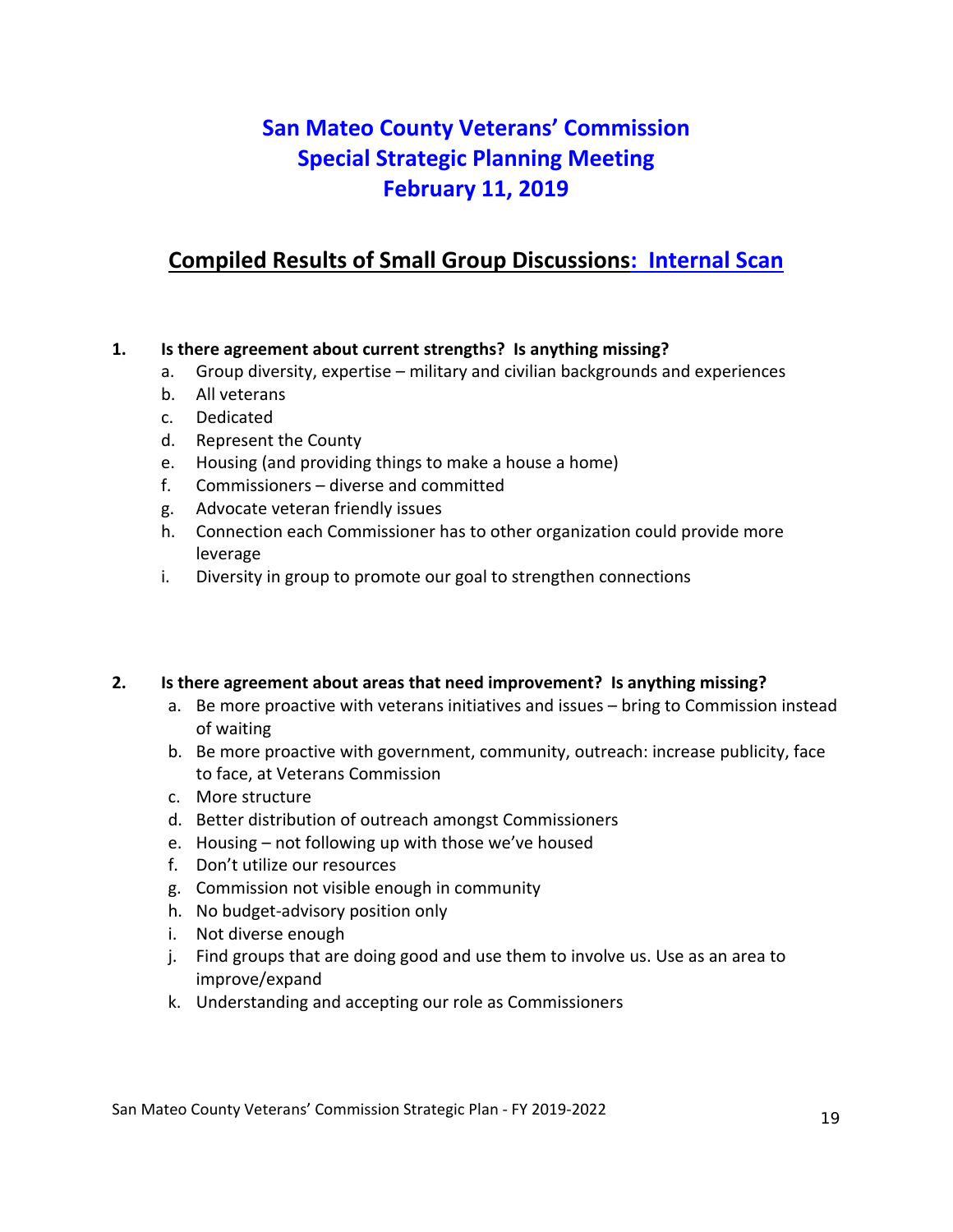#### **3. What suggestions from members about priorities resonate with the group?**

- a. Commission being the hub to collaborate with other veteran‐centric organizations
- b. Increasing awareness and access to Veterans services
- c. Develop progress/impact metrics
- d. Increase awareness and access to veteran services
- e. Collaborative with veteran organizations
- f. Veteran suicide
- g. Promote education and employment
- h. Implement professional training for development of Commissioners
- i. Coordinate with other departments to accomplish our goals
- j. Sustain the Veteran of the Year program

#### **4. Do you have other priorities to suggest?**

- a. Proactive outreach by individual Commissioners (City Council meetings)
- b. Create/script a slide show for other organizations about this Commission and its work
- c. More Commissioner involvement in the community
- d. Transportation for veterans and families through our own service
- e. Career enhancement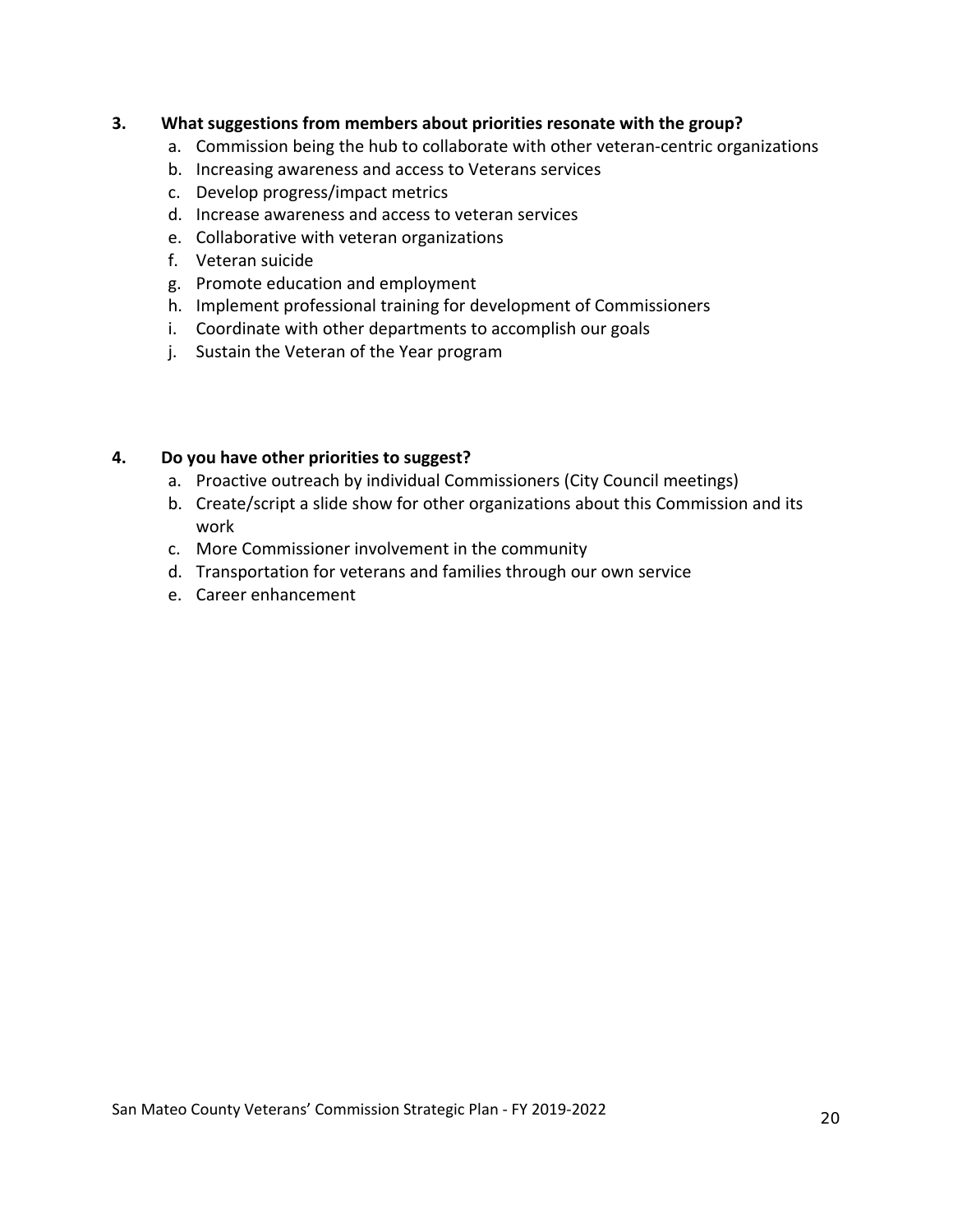## **San Mateo County Veterans' Commission Strategic Planning Process 2019**

# *Internal Scanning Summary*

#### *Possible Strategic Plan Priorities (grouped by categories)*

Bullets in each category are Commission member suggestions

#### **Increase Awareness & Access to Veterans' Services**

- Promote more ways to come to the County Veterans office for help
- Public outreach and education on veteran's issues
- Expanding to Underserved communities ‐ Widowed, Dependents/Survivors, Women
- Could possibly include families of currently deployed veterans (George thoughts?)
- Confirm target families and loved ones
- Development of a strategic marketing plan which identifies various categories of vets that are not currently in the system to target them with category specific advertising campaign that is designed to entice them to come into the CVSO to register for benefits
- Sustain Veteran of the Year event ‐ Continue the Veteran of the Year luncheon to raise awareness and recognize those who do so much for the veterans community
- Create a program to reach out to all County communities to create an awareness of our veterans
	- o what are the needs of veterans
	- o what is the county doing for them
	- o what needs are not being addressed or met
	- o how our veterans are serving the community

#### **Collaborate with and Support other Veteran Serving Agencies**

- Develop standing linkage to County Vet support groups (HA, HSA, Libraries, etc.)
- Linkage to all County Services for Vets (Data Mining, Resources)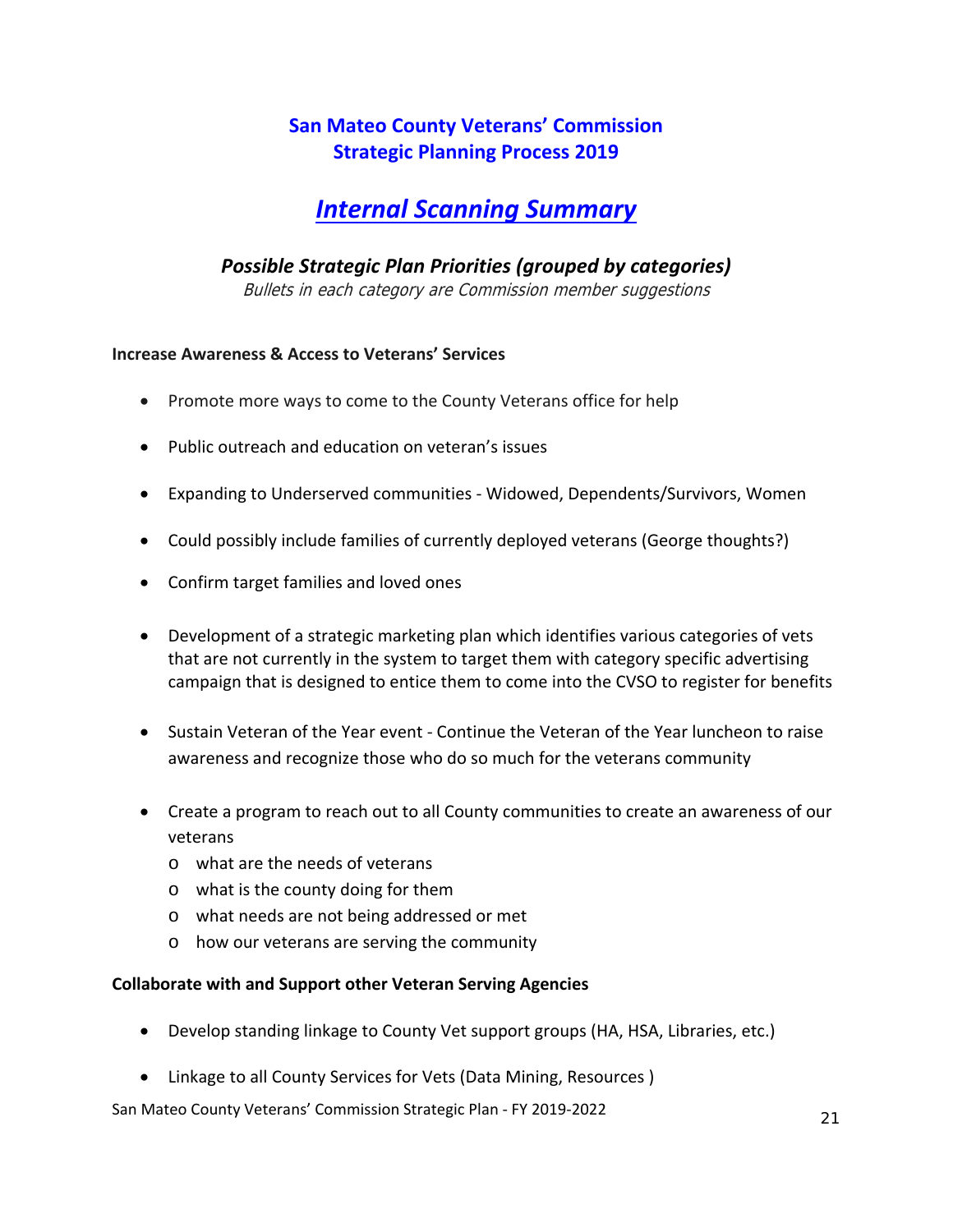- Rolodex/Resource Mapping of Vet Services available to CVSO/County customers
- Increase awareness and utilization of veterans benefits and services
- Identifying and understanding any gaps in services and making recommendations to fill those gaps
- Networking/Communication btw Veteran's groups
- Support and actively participate in county sponsored events targeted at helping/supporting our veteran population (Stand downs, symposiums, etc.)
- Actively represent the Commission and county on behalf of veterans
- Participate as speakers at veteran community events (Memorial Day, Veterans Day)
- Actively work with nonprofits whose mission is to help veterans find housing, employment and other services

#### **Promote Education and Employment for Veterans**

- Many veterans in SMC are underemployed while fast growing local companies recruit nationally and globally for workers.
- Mentoring for a new career Opportunities for Veterans to serve in their community (find a purpose that feels meaningful and connects to the civilian population and other veterans. )
- Continuing to help veterans successfully transition back to the civilian job market
- Employment

#### **Implement Professional Development/Training for Commissioners**

 Training for Commissioners: Human Resources style trainings on harassment, discrimination and equality so that commissioners can keep up with the important positive changes taking place in the active service and in the American workplace.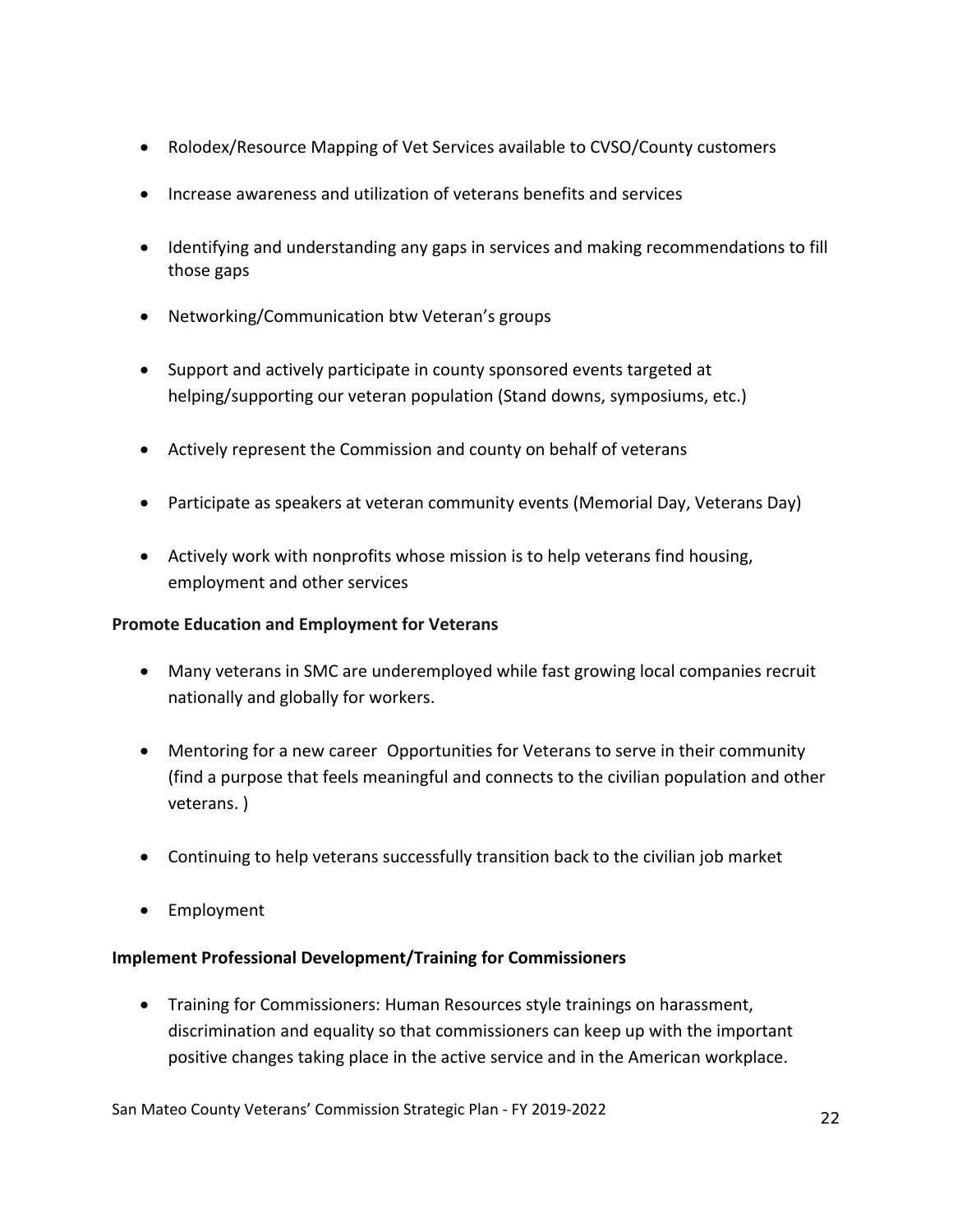- Commission Strategic Plan Development and standing Meeting/Connectivity/Duties to create sustainable plan
- Public meeting training (rules of order and Brown Act rules)

#### **Update Needs Assessment Data**

- Confirm # of veterans not yet in VSO database
- Build plan (with metrics) to contact all veterans not in database

#### **Measure Progress and Impact**

- Develop measures of success / performance for Commission or Commission priorities
- Build plan (with metrics) to contact all families and loved ones
- Mature relationship with HSA to see if we can make impact in numbers
- Progress assessment against Needs Assessment County Departments report on various needs identified.

#### **Promote Housing for Veterans**

- Support local efforts to increase housing for veterans
- Housing

#### **Advise Board of Supervisors** on the following:

- Homelessness
- Veterans housing
- Benefits

#### **Mental Health / Suicide**

- Ensure adequate resources for veterans and their families struggling with mental health issues and/or homelessness
- Mental Health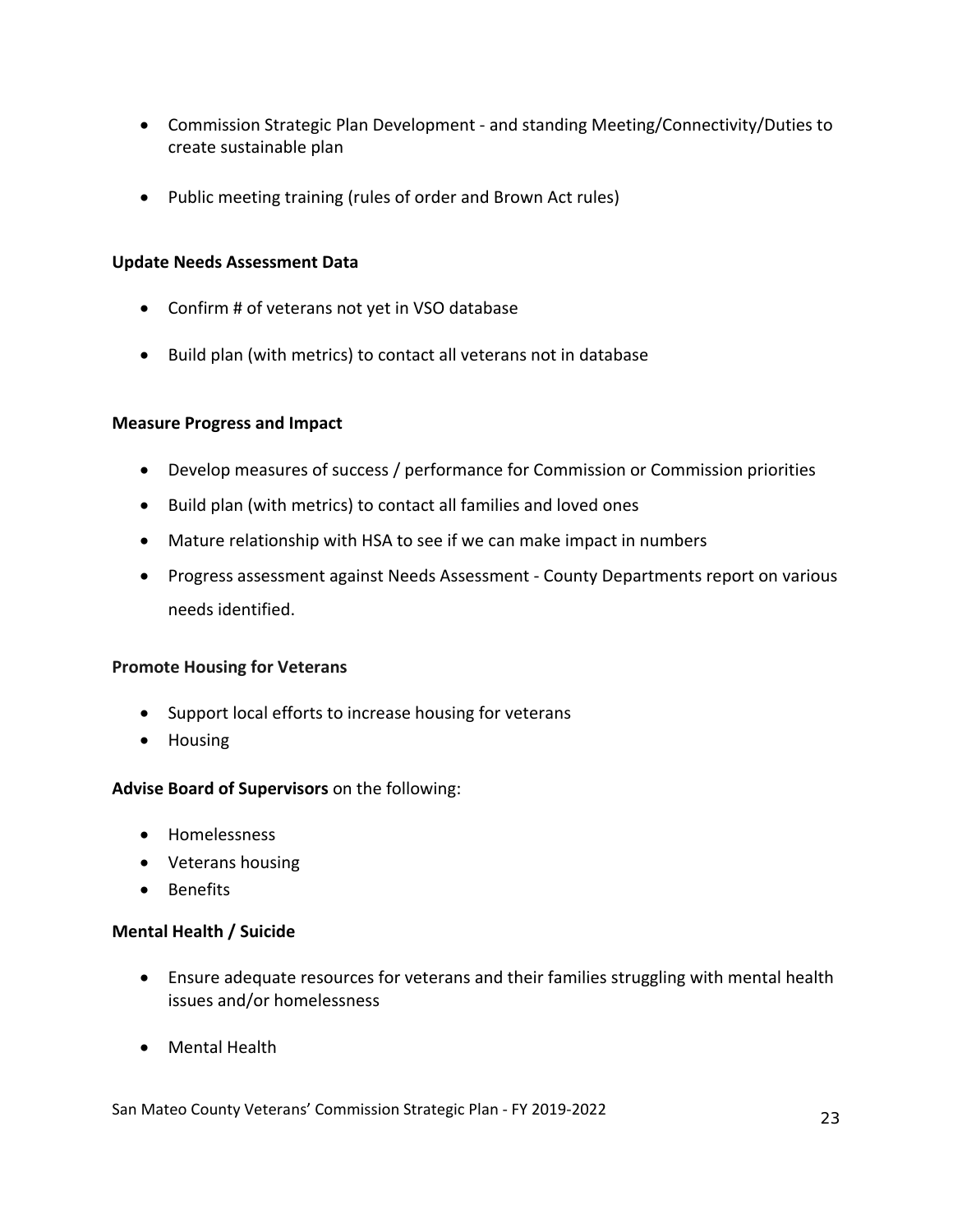#### The following issues were mentioned only once:

#### **Increasing involvement of veterans in the veterans community**

**Development of a Veterans specific location** that would be dedicated to servicing veteran‐only needs

#### **General Healthcare**

**Discounts at local merchants and events**

**Identify CVSO Best Practices and review what has been previously tried by HSA/CVSO to increase engagement and outreach**

#### *Summary of Commission Strengths*

*Taken from Internal Survey Responses* 

- Connection to All the local Veteran Organizations so we can communicate with a large number of veterans.
- We have many veterans who have successfully transitioned into good careers that can tie other veterans into different industries.
- We are a fairly diverse group, from different branches of the military, officers and enlisted, and different time periods of conflicts, who followed different paths to get here. Lots of good intentions in the group.
- Current commission is experienced ‐ most commissioners are in their second term.
- There has been a small amount of turnover and very little absenteeism.
- All of the members are passionate about the needs of veterans and compassionate to the struggles that some veterans have.
- Most commissioners are ready and willing to lead committees or openly discuss issues.
- Most of the commissioners relatively on the same page making it easier to make forward progress
- People from many different walks, expertise, etc.
- Commissioners as a whole are committed to improving the Veteran's situations.
- Commitment to look for answers and areas where commission can make positive impact for veterans and be their voice to the County Supervisors.
- Collaboration relative to technical, business and political arenas.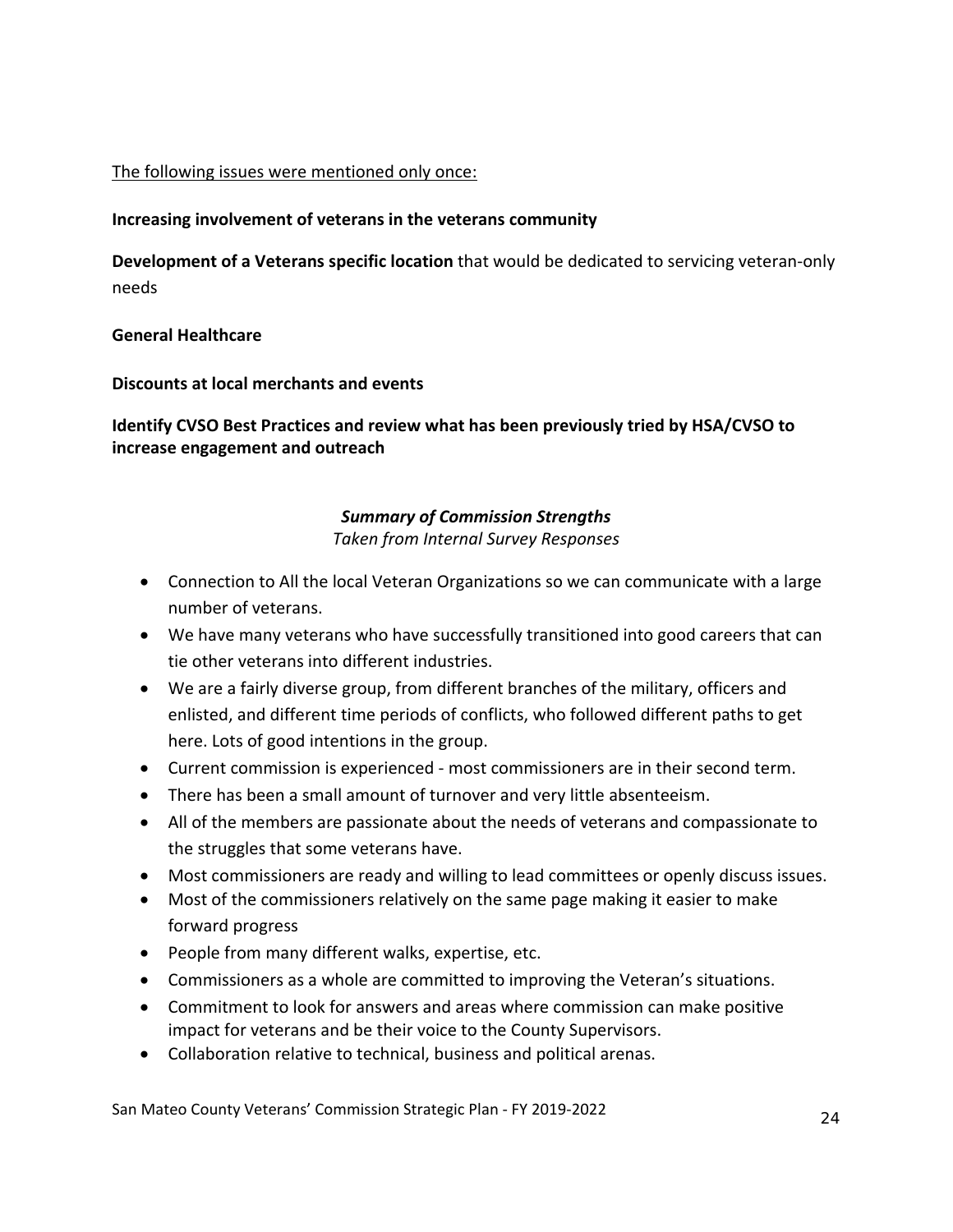- Diversity of commissioners with respect to experience and representation in our community.
- Great leaders on commission.
- Dedication to tasks and goals.
- Diversity of commissioners with respect to experience and representation in our community.
- Great leaders on commission.
- Dedication to tasks and goals
	- o Ron's housing work is great
	- o George's rolodex of veterans orgs/groups is great
	- o Hank's ability to network across senior officials is great
- All members are veterans.
- Most members display a passion for doing something to help veterans.
- Lots of varied experience life experience, professional and military experience.
- Commissioners are very dedicated and want to make a difference.
- I'm new to the Commission (and an alternate) so I'm still in learning mode. I think the Commission will benefit from the Strategic Planning process and having measurable goals.

#### *Summary of Commission Weaknesses Taken from Internal Survey Responses*

- We basically have no authority to delve into items that concern veterans for fear of stepping on toes. Just a recommending body to Supervisors.
- We need to promote more through our staff to get veterans into the office for help.
- I also think that most of our job as to the office is competing with so many other facilities that offer the same
- It feels as if we can go from one meeting to the next with few action items. When a subcommittee does rally around an idea, it can take a long time to figure out what exactly we are trying to accomplish.
- The path to executing an idea can be confusing as it usually is restricted in that it needs to follow procedures within the county, and adhere to Commission guidelines. So often several calls go by and we have little to show for it, as we try to settle on the exact wording of our request, or recommendation. Some of this is just County Commissions in general, I suppose.
- The commission struggles to reflect the diversity found in the community and in military service.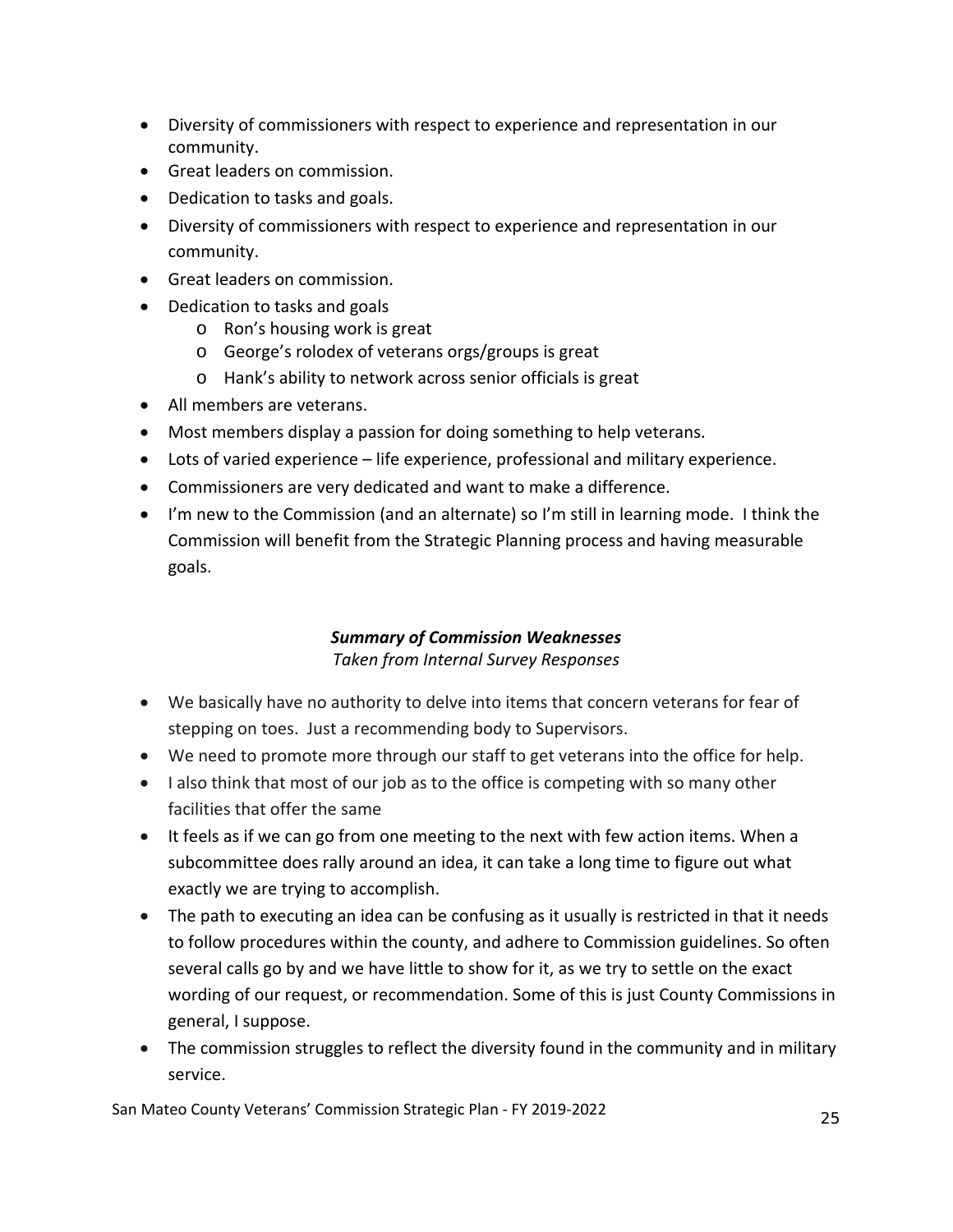- Occasional inability to avoid the appearance that the commission approves of or is in agreement with a speaker or presentation.
- Same 5 commissioners are on all of the Sub Committees...for the last 3 years pretty much – need better participation or expect less of commissioners
- Need to term out some commissioners who don't want to do much beyond attend commission meetings. Since the commission can't task any county staff, how is it supposed to accomplish anything unless the Commissioners themselves do some of the heavy lifting.
- CVSO office seems to have a limited responsibility or charter and resources are focused internally.
- Commission does not have ability to directly task CVSO or any other group so relatively challenging to get some things done.
- Do not have regular/built linkage between County groups that support Veteran's and Commission. We don't know what good they are doing or what gaps exist.
- We don't really know enough to make any recommendations to the Board of Supervisors to take action.
- Lack of direction what should happen each meeting? Who should we or CVSO be reaching out to, why, and should we have standing engagements set up to bring that information in and potentially act on
- Need to stay focused on a very specific set of priorities and not be distracted by *one off* issues
- Length btw meetings
- Communication gaps limiting effectiveness as group

#### *Summary of Commission Areas for Growth Taken from Internal Survey Responses*

- Agenda building
- Community engagement
- Having a strategic plan in place for how to effectively and efficiently operate would help
- Aligning forces with other commissions, government orgs, et al. could be a force multiplier
- Getting everyone actively involved beyond just attending Commission meetings

# *Summary of Perceived Biggest Impact to Date*

*Taken from Internal Survey Responses*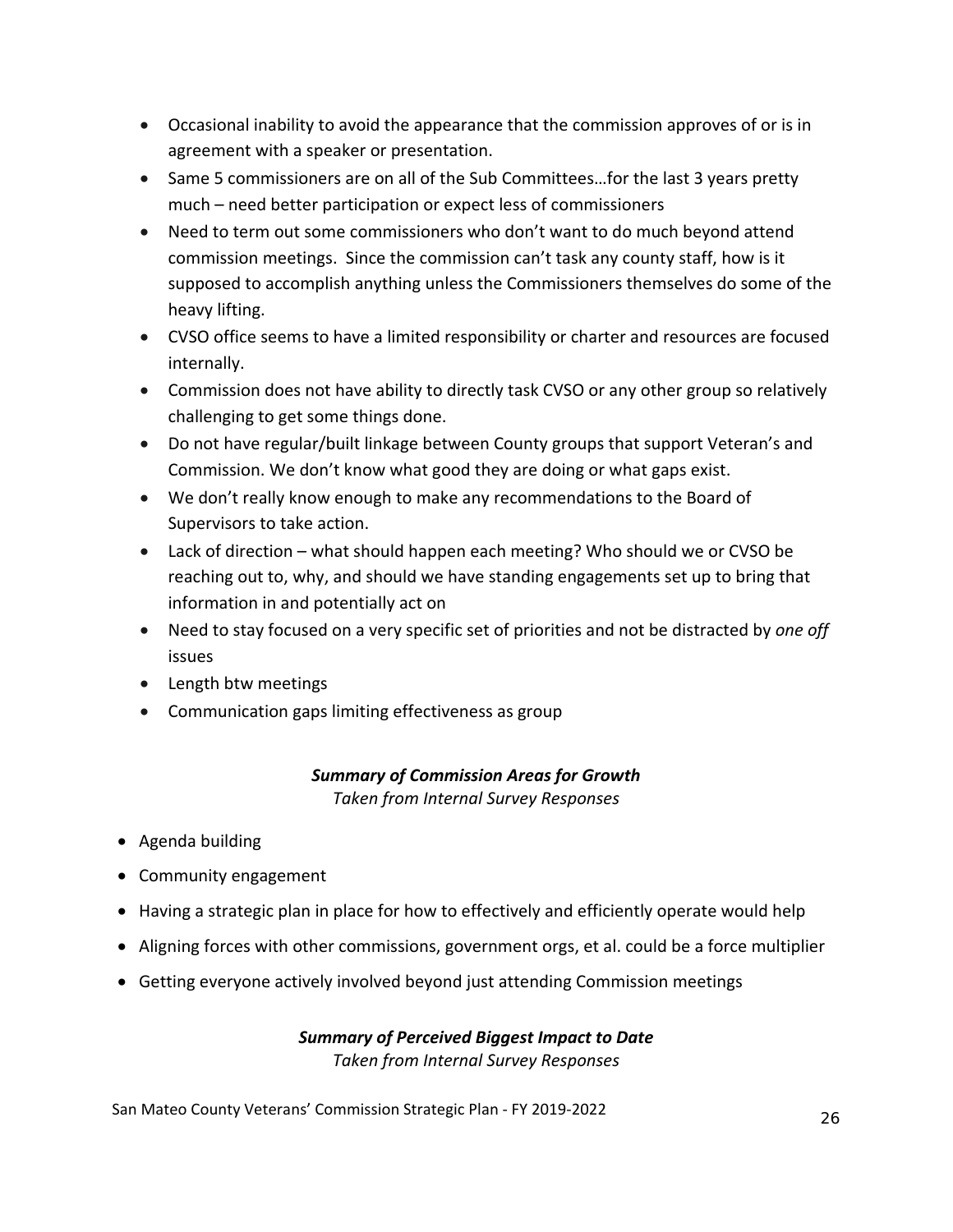- Veteran of the Year Luncheon is a complete success and promotes the Commission. It puts the Commission out in the open and recognizes special people and businesses.
- Annual Veteran of the Year awards lunch is by far the biggest success. The event has given the community a venue to highlight the good work being done for veterans and honor individuals who do the work. There have always been many small events around Veterans Day each year, but in just three years this event has quickly become the main event in the County and because of its growth it is actually bringing the greater community together.
- Created the Veteran of the Year Luncheon. This is a central event where military veterans and their supporters can meet and honor each other's service. Although this doesn't directly help the lives of say, a homeless veteran, it makes the issues of veterans front and center and is a great networking event where people connect over their passion for helping veterans in various capacities. Awarding those who do so much for our community, and never expected to be recognized, makes for a touching ceremony, and I believe it may encourage more people to think about what service they may put themselves toward.
- Annual lunch to celebrate veterans is great.
- Veteran of the Year luncheon for ability to gain a wider awareness of our county's veterans and giving the Commission credibility
- Veteran of the Year event
- Veteran of the Year gala Helping to unify veteran's-centric groups while honoring them
- Awareness The Veteran of the Year Lunch and general community engagement have made many aware of the Commission and the CVSO office and efforts by the County.
- Endorsing the Gateway at Millbrae housing development, to bring below-market housing units to 80 Veterans. This is still in the works, but we spoke at events, wrote letters and pushed as much as we could to support and I believe this helped.
- Supporting various housing projects to provide veteran-allocated units
- Materially helping with veteran homelessness and housing
- Advocacy at housing hearings to advocate for veterans housing is great
- Recommendation to Make all county Parks free of charge for Veterans. This sprung out of the County ID program, where we were trying to get private businesses to offer discounts to